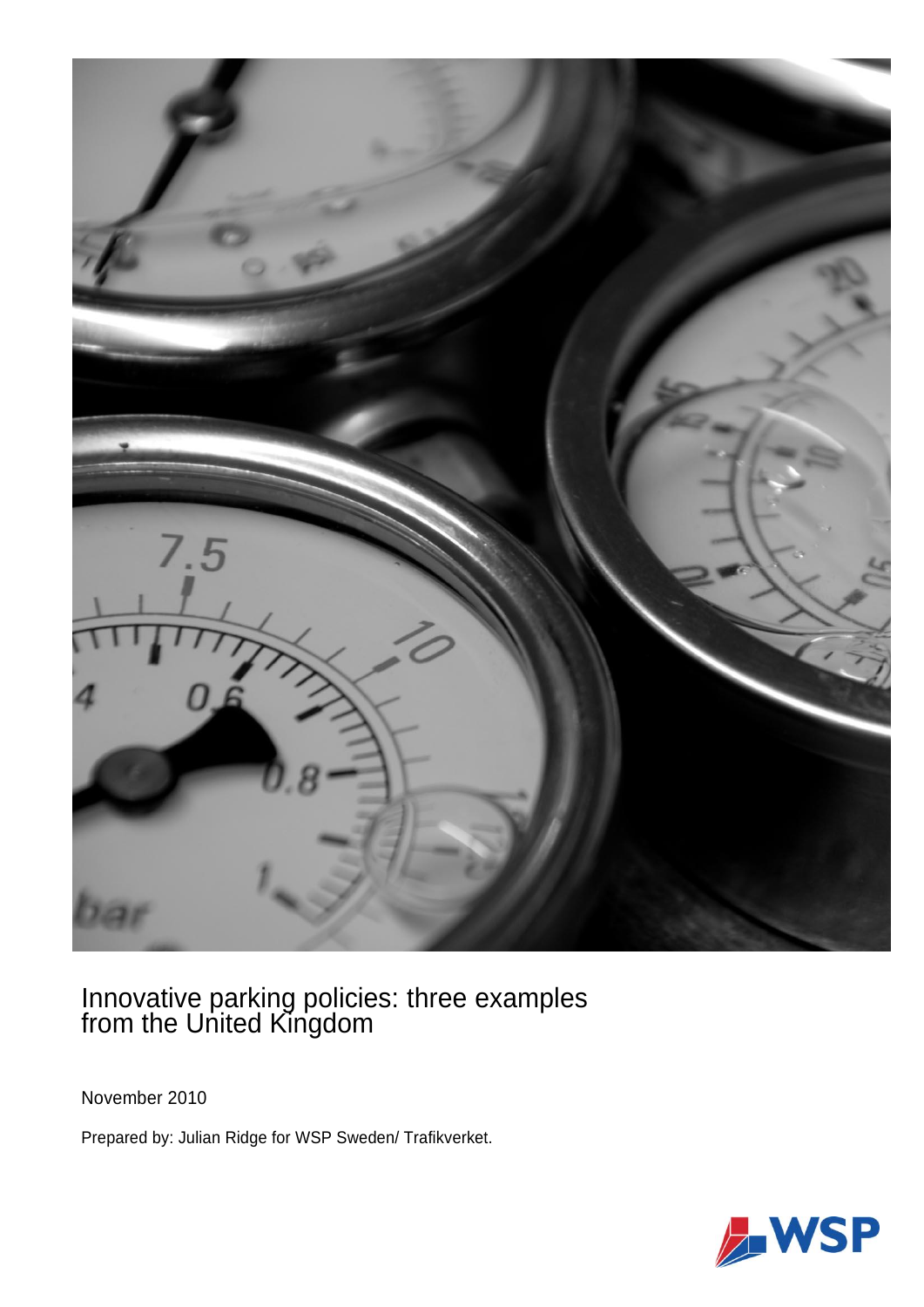| Issue/revision | Issue 1      | Revision 1  | Revision 2                        | Revision 3   |
|----------------|--------------|-------------|-----------------------------------|--------------|
| <b>Remarks</b> | Draft Final  | Comments    | Final                             | Final        |
| Date           | August 2010  | 9 Sept 2010 | 12 Oct 2010                       | 9 Nov 2010   |
| Prepared by    | Julian Ridge | P. Envall   | Julian Ridge                      | Pelle Envall |
| Signature      |              |             |                                   |              |
| Checked by     |              |             |                                   |              |
| Signature      |              |             |                                   |              |
| Authorised by  |              |             |                                   |              |
| Signature      |              |             |                                   |              |
| Project number | 11650144     | 11650144    | 11650144                          | 1012,1715    |
| File reference |              |             | <b>Best Practice</b><br>Report v4 | See below    |

L:\5645\2009\10121715 - Parkering i storstad\3\_Dokument\33\_Underlag\A6 Tema - Bebyggelseplanering\6.3. Ministudier\Brittiska exempel\2010-11-09 Slutrapport.doc

**WSP Development and Transportation Three White Rose Office Park Millshaw Park Lane Leeds Sweden LS11 0DL**

**Tel: +44 (0)113 395 6200 Tel. +46 (0)8 688 60 00 Fax: +44 (0)113 395 6201**

**WSP Samhällsbyggnad<br>Trafik och Transport<br>121 88 Stockholm-Globen<br>Sweden** 

**[http://www.wspgroup.com](http://www.wspgroup.com/) http://www.wspgroup.se**

WSP UK Limited | Registered Address WSP House, 70 Chancery Lane, London, WC2A 1AF, UK | Reg No. 01383511 England | WSP Group plc | Offices worldwide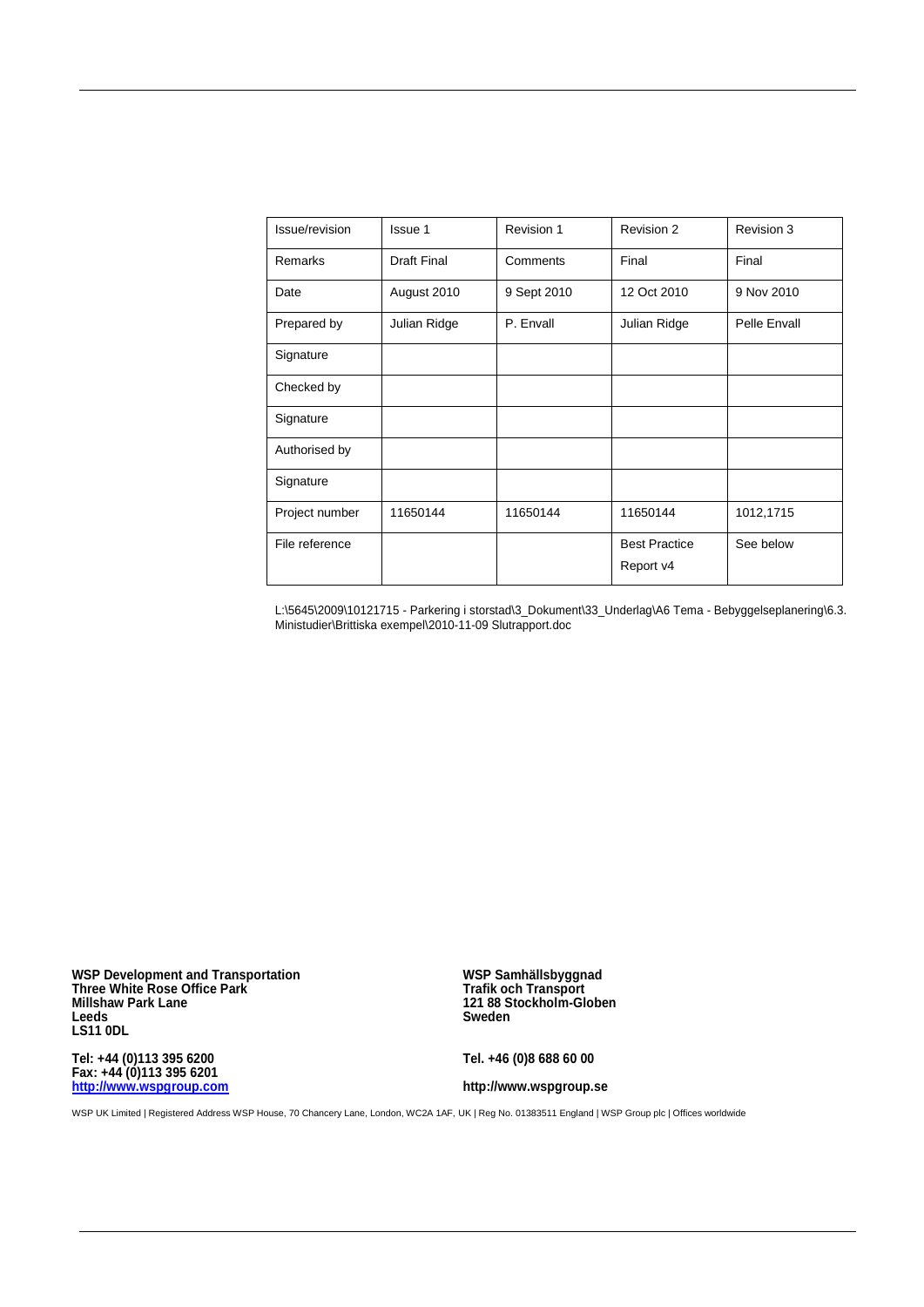## **Contents**

| 1            | <b>Introduction</b>                                   | 1           |
|--------------|-------------------------------------------------------|-------------|
| $\mathbf{2}$ | <b>CO<sub>2</sub></b> Emissions Based Parking Charges | $\mathbf 2$ |
| 3            | <b>Cashing Out Schemes</b>                            | 11          |
| 4            | <b>Car Free Developments</b>                          | 15          |
| 5            | <b>Conclusions on UK Best Practice</b>                | 20          |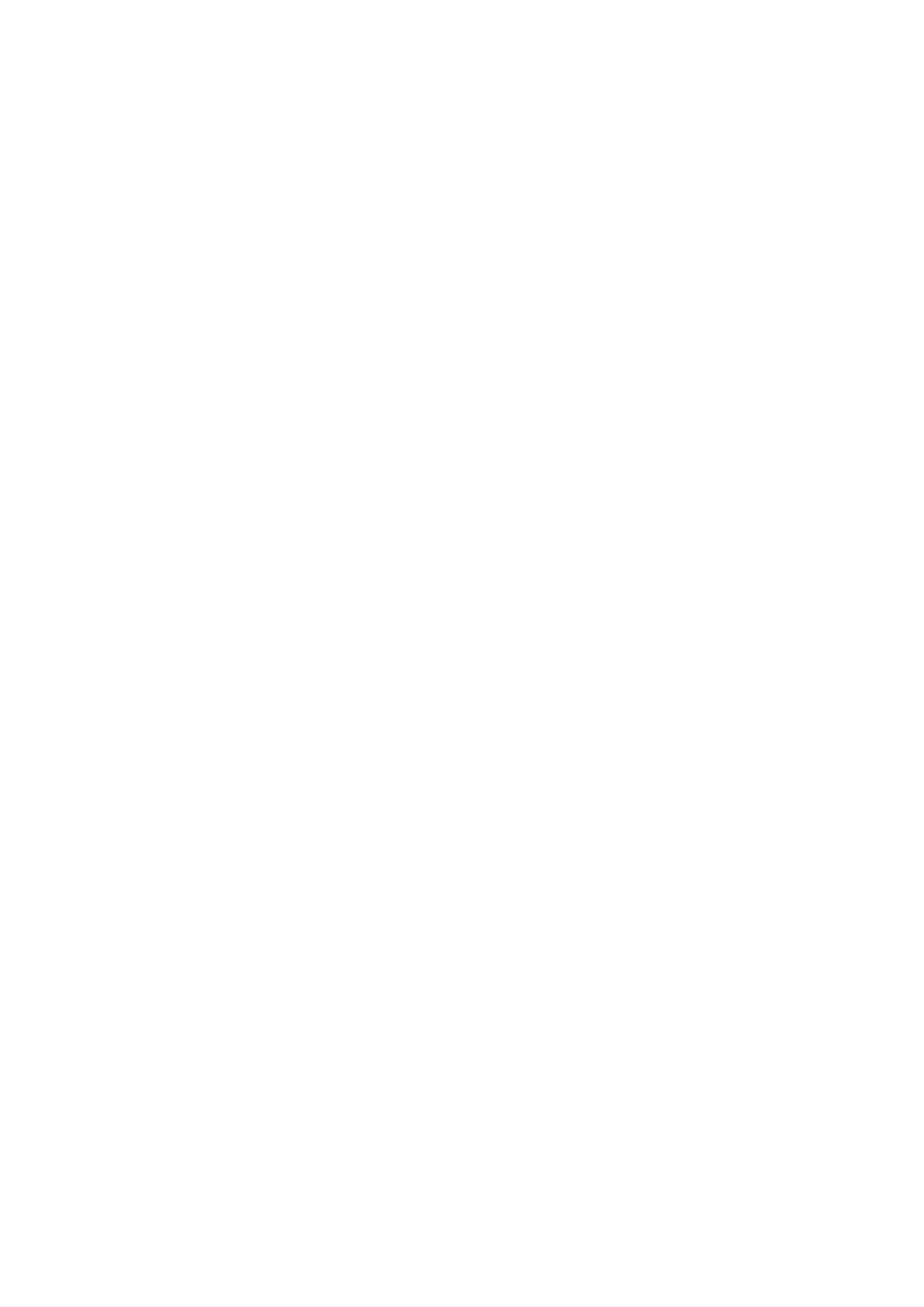## 1 Introduction

## 1.1 INTRODUCTION

1.1.1 This report forms part of a larger investigation of parking policy undertaken for the Swedish RTA (Trafikverket, client Elin Sandberg). The study has been produced in response to an instruction from Pelle Envall, TUB, on behalf of WSP Sweden, for a paper summarising a limited number of good practice examples from the UK.

1.1.2 The report has been prepared by Julian Ridge, who is an Associate based in WSP UK's Leeds office.

#### 1.2 SCOPE OF THIS PAPER

1.2.1 As such, this report sets out research on some examples of parking best practice found in the UK. Specifically, it examines three types of scheme:

- A residents' parking scheme where charging rates are based on vehicles'  $CO<sub>2</sub>$ emissions in Richmond, a Borough of London;
- "Cashing out" schemes which reward company employees for sustainable travel behaviour – for example, cycling to work – and penalise single occupancy car use;
- $\blacksquare$  "car-free" housing developments, of which there are a number in the bigger UK cities; and

1.2.2 A final chapter briefly draws conclusions on the use of such techniques, on the basis of the research undertaken here.

## 1.3 OBJECTIVES

1.3.1 The objectives of the research study are:

- $\blacksquare$  to document and analyse 'innovative' solutions for how to deal with parking in dense urban areas.
- $\blacksquare$  to look into parking policies that steer towards a more economically optimal modal split (i.e. increased modal share for walking, cycling and public transport, especially during peak hours).
- $\blacksquare$  to document the availability of data in order to describe parking supply and demand in an area, (i.e. what data planners have access to and what indicators etc they use to analyse it).

#### 1.4 STRUCTURE OF THE REPORT

- 1.4.1 The report is structured as follows:
- Section 2 considers the  $CO<sub>2</sub>$  emissions based scheme in Richmond;
- Section 3 considers "cashing out" schemes
- Section 4 considers car-free development
- Section 5 presents concluding remarks.

1.4.2 If you have any queries about this report please contact Julian Ridge on +44 7825 843609.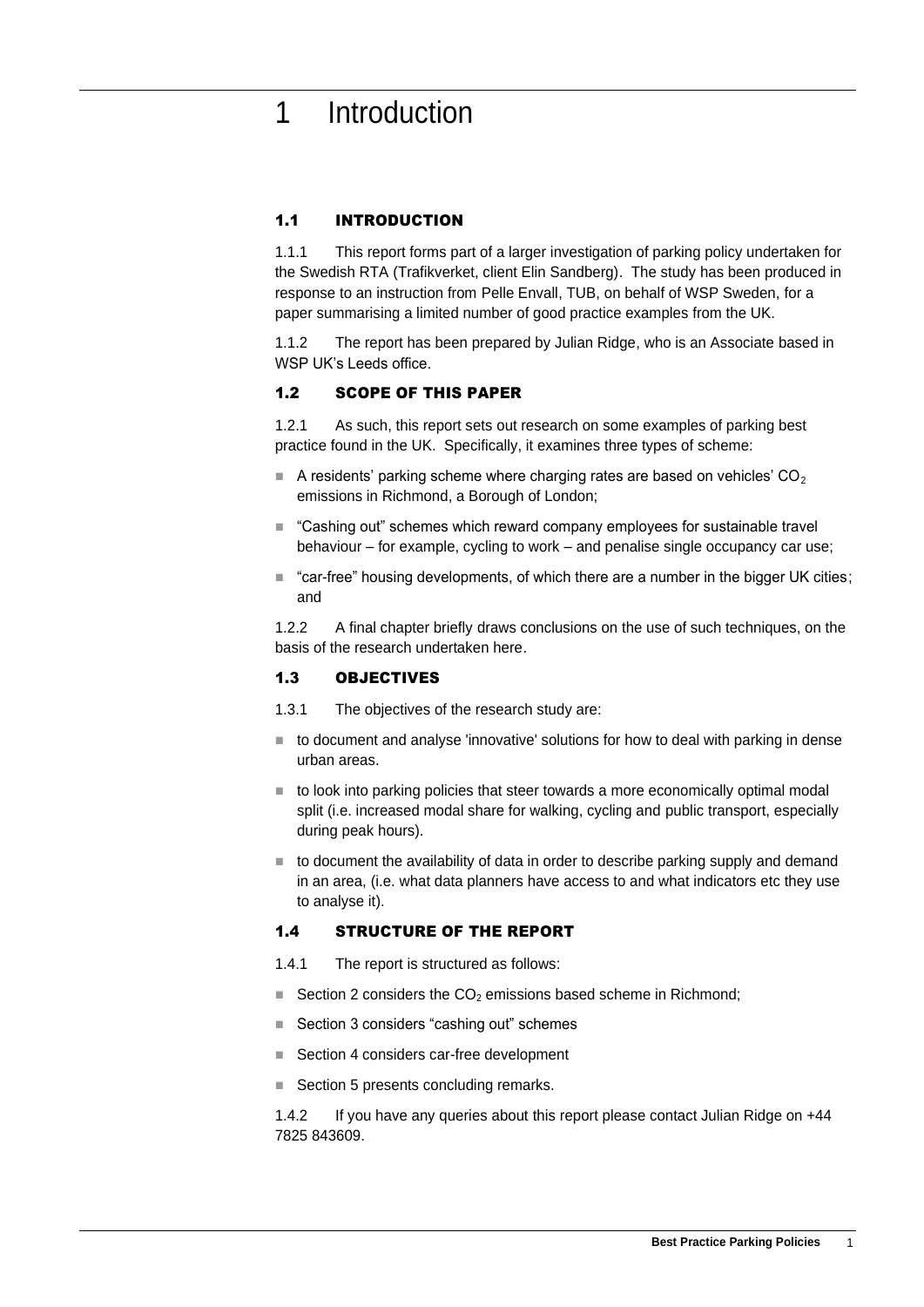# 2 CO<sub>2</sub> Emissions Based Parking Charges

## 2.1 INTRODUCTION

2.1.1 In the UK, Richmond Borough Council has implemented a scheme where residents' parking permit charges are based, at least partly, on the  $CO<sub>2</sub>$  emission levels of the vehicles owned by the residents.

2.1.2 Richmond has some severe constraints on parking. It is an outer London borough with a well developed town centre which functions as a retail focus for a wide area and includes a number of chain stores and a department store. Richmond also has a number of tourist attractions, including Richmond Park (one of the large Royal Parks in London), Twickenham sports stadium and picturesque stretches of the banks of the River Thames. It also contains significant employment centres, particularly the retail area of the town centre and a university. It is an affluent area of London, in which people aspire to live. As such, car ownership is relatively high. 41% of Richmond's streets are within a controlled parking zone $^1$ .

## 2.2 AN INTRODUCTION TO RESIDENT/CONTROLLED PARKING **ZONES**

2.2.1 In the UK many local authorities have "decriminalised" parking offences. When parking is decriminalised, the local authority moves through a process which takes enforcement of parking offences away from the police. At the end of the process, enforcing parking offences rests with the local authority. As such, parking is enforced by Civil Parking Enforcement Officers (CEOs) who are employees of the authority or their chosen contractors and are responsible for ensuring that parking regulations are enforced both on-street and in off-street parking. Areas where on-street parking is restricted in some way (e.g. by charges for use or restrictions on length of stay) are called Controlled Parking Zones (CPZs) which are areas of road which are legally designated as areas where parking is restricted by means of a traffic regulation order (TRO).

2.2.2 CPZs are used around the UK to help manage the competing demands of different user groups in areas of acute parking pressure. They are particularly useful in areas where the demand for commuter, shopping or leisure parking conflicts with residents' needs, and in helping to restrain traffic in areas well served by public transport. Most of central and much of inner London is now covered by CPZs and many outer London town centres also have such controls. CPZs are also common in most larger English towns and cities.

2.2.3 Local authorities are able to levy permit charges for parking on street in CPZs. The charges must cover the cost of operating and enforcing the permit system so that it is revenue neutral for the authority (i.e. generates neither a profit nor a loss).

2.2.4 Because on-street parking space is usually a finite resource in areas where CPZs are in use, local authorities normally impose a cap on the number of permits that they issue. In most places in the UK, all permits in the CPZ are priced at the same level, but where the availability of parking is constrained, price can be used as a mechanism to discourage households from parking more than one vehicle on-street, or to discourage householders from having particularly large/ long vehicles or parking on street where ample off-street parking is available as an alternative. As such, the principle of having a permit price which varies according to the vehicle to which it refers has been established.

 $\overline{a}$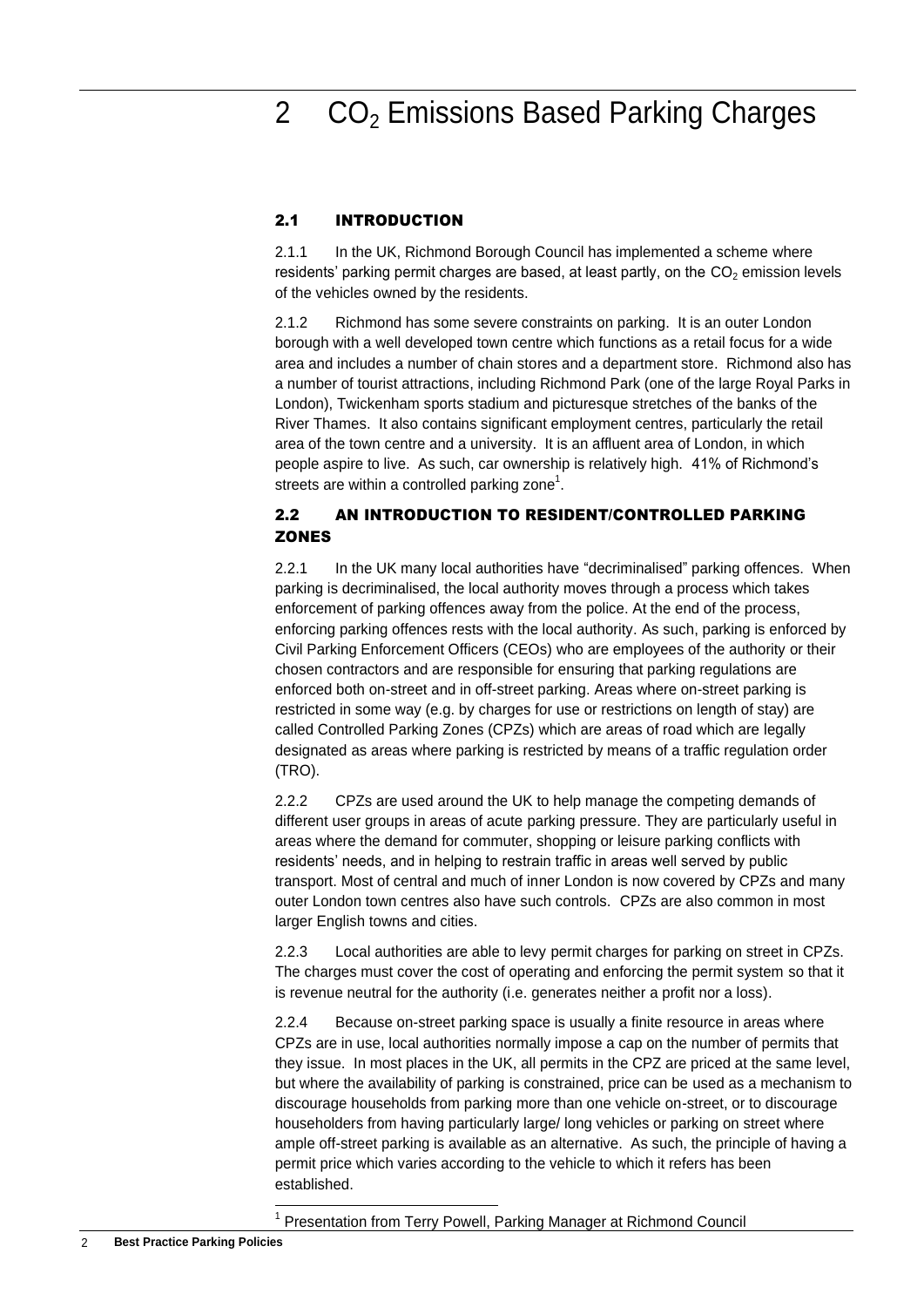## 2.3 THE SCHEME IN RICHMOND

2.3.1 In the case of Richmond, the cost of the permits varies by:

- $\blacksquare$  The user of the parking (e.g. residential or business);
- The location of the CPZ in which the vehicle is parked;
- $\blacksquare$  The CO<sub>2</sub> emissions of the vehicle.

2.3.2 Therefore, for example, a residential permit in the suburbs of Richmond costs less than a business permit in the town centre.

2.3.3 Permits are available from the local borough council and are valid within the borough and for up to one year. Civil Enforcement Officers patrol the CPZs regularly and fines are given if cars are parked within restricted areas without the proper parking permit. The parking times and regulations vary from borough to borough and even within the same borough.

2.3.4 Other users, such as tradesmen, may have to apply for a daily permit and residential/ business permit holders can also purchase daily permits for visitors to use.

2.3.5 The  $CO<sub>2</sub>$  emission based parking scheme was introduced in April 2007. The scheme initially applied only to on-street residents' parking provision in a series of "Controlled Parking Zones" in the Borough. The principle was extended to cover onstreet and off-street Council-operated parking in October 2009. In July 2010 it was decided that the scheme should be abandoned, following a change of political administration at the Borough.

## 2.4 REASONS FOR INTRODUCING THE SCHEME

2.4.1 The scheme was introduced by the incumbent Liberal Democrat Council because Richmond Council has a commitment to reduce  $CO<sub>2</sub>$  emission levels within the Borough - the Borough wishes to be "the Greenest Borough" in London. Road transport was assessed to contribute 26% of total  $CO<sub>2</sub>$  emissions in Richmond, so was a priority for action. The specific objective of the scheme was "to promote sustainable forms of transport and to reduce levels of air pollution and other environmental impacts resulting from road transport".

2.4.2 The impetus for introducing the scheme came from the elected council members. The elected members gave the officers the powers to implement the scheme.

## 2.5 IMPLEMENTING THE SCHEME

2.5.1 Implementing the scheme took around 16 months. Of this, 10 months was required to formulate a comprehensive programme for introducing the scheme, including consulting with residents, and 6 months was required to actually introduce the scheme – e.g. advertising its introduction, producing new passes etc.

2.5.2 During the consultation phase there was some opposition to the scheme. Principal objections were:

- Some residents felt that they should not pay a local higher parking charge for more polluting vehicles because they already paid higher road tax and fuel tax;
- Some residents felt that penalising residents for driving more polluting vehicles was not an appropriate activity for local government (as opposed to central government).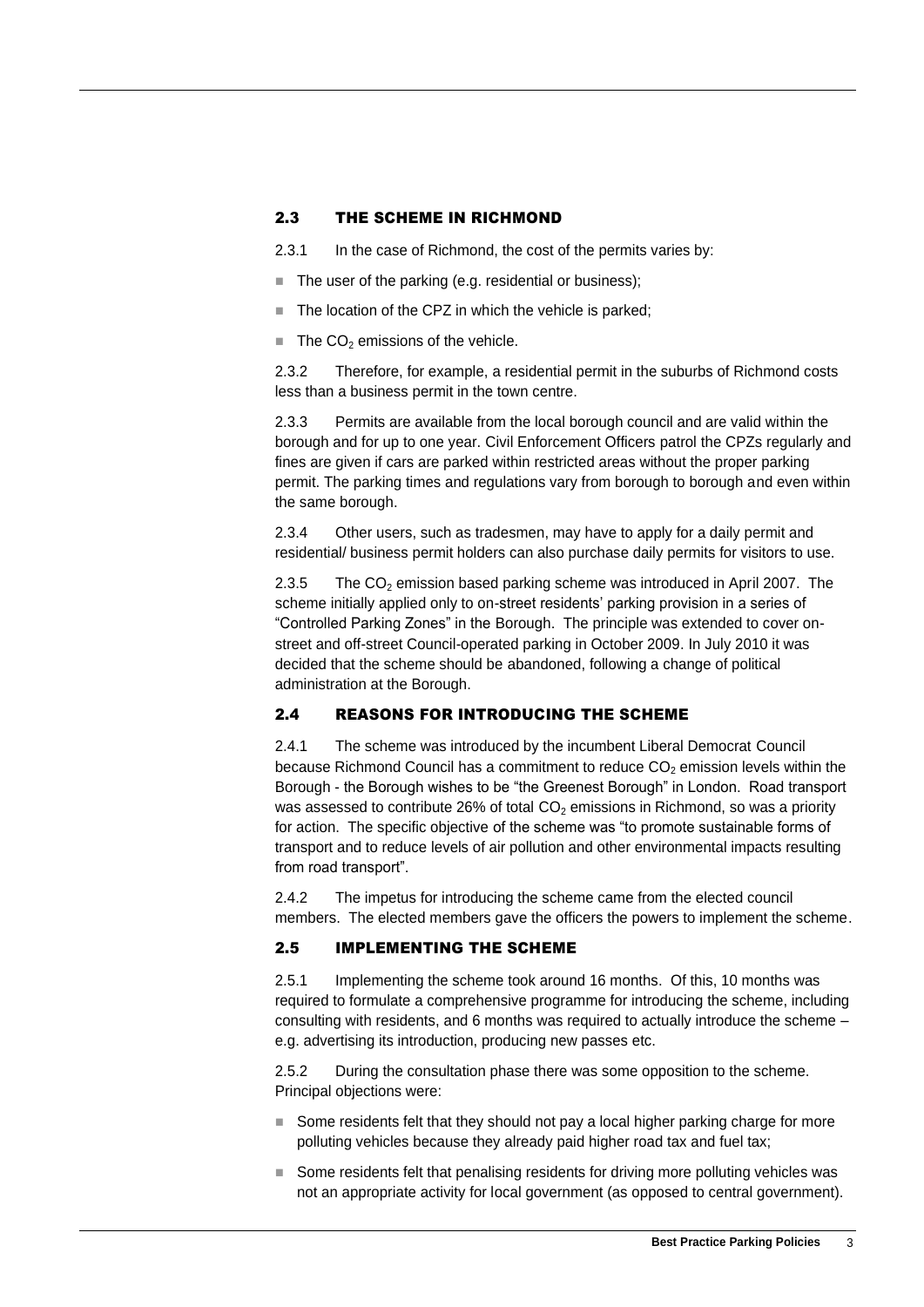2.5.3 There was no organised opposition to the scheme (in the form of single issue pressure groups) although some existing residents groups opposed the scheme. The AA and RAC (British motorists' organisations) opposed the scheme. The car makers did not oppose the scheme (although Porsche, for example, threatened a judicial review of a CO2 emission based London congestion charge).

2.5.4 The cost of implementing the residents' scheme was assessed to be £20,000, most of which was spent on advertising the scheme (which is required under the UK's statutory consultation regulations) or officer time attending public consultation events.

2.5.5 The map overleaf shows the CPZs in Richmond. As can be seen, the CPZs in the Borough cover an extensive area.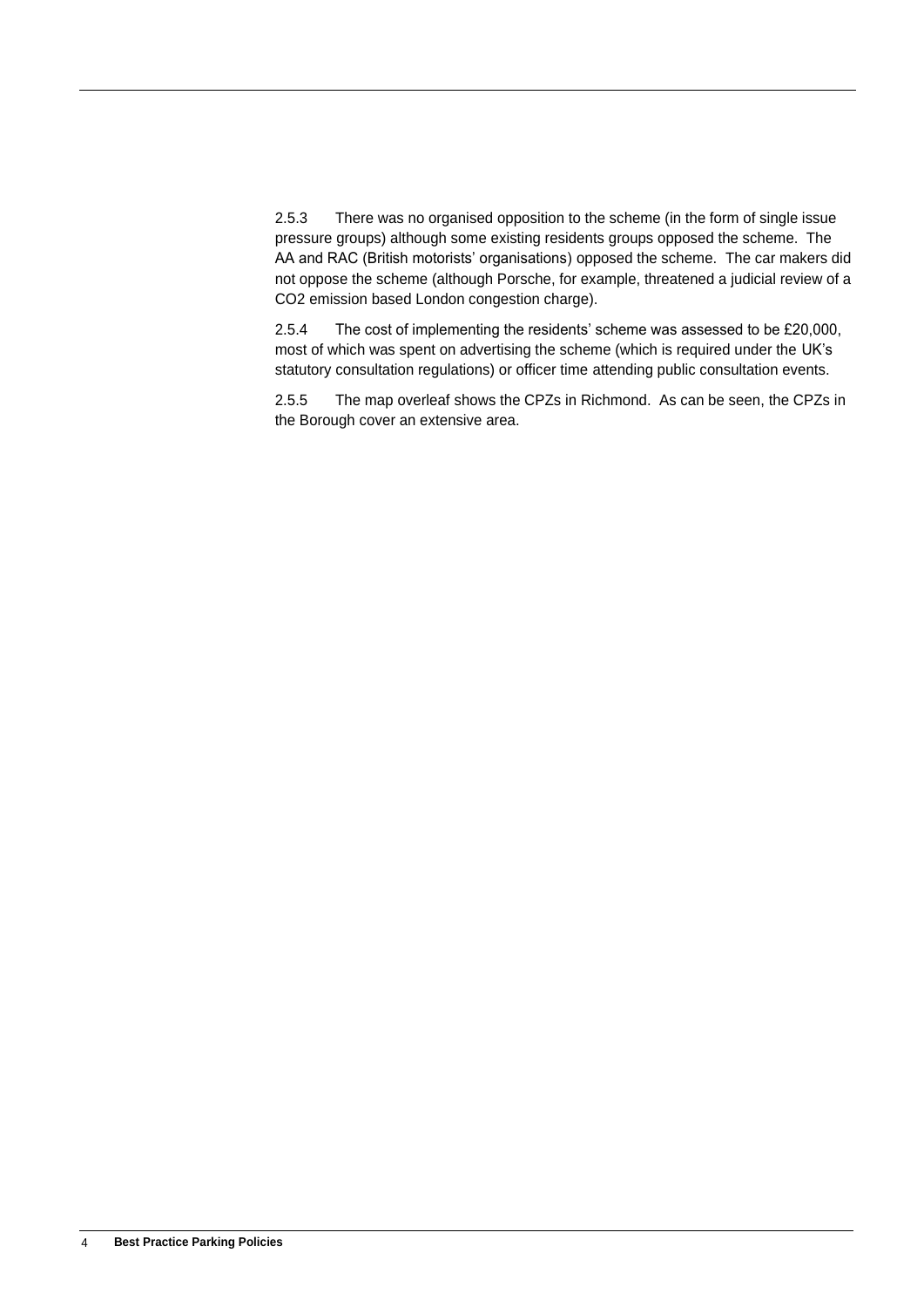#### FIGURE 2.1: CPZS IN RICHMOND



**Best Practice Parking Policies** 5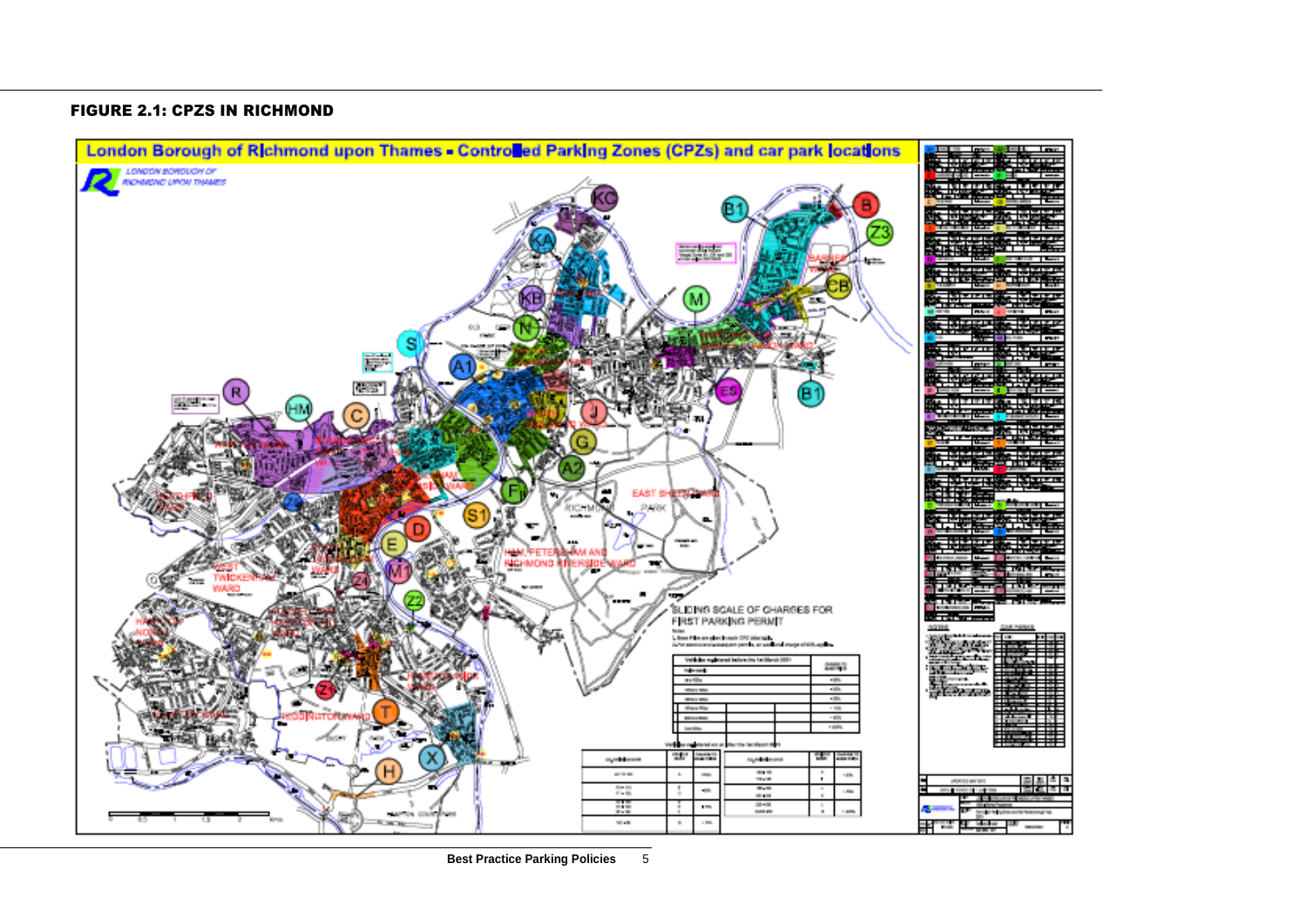## CHARGES

2.5.6 The scheme in Richmond uses a charging system based on the location of the controlled parking zone for which the permit is issued and the level of  $CO<sub>2</sub>$  emitted by the vehicle which the permit is for.

2.5.7 As can be seen in the map above (figure 2.1) Richmond already had a well established system of CPZs. For each CPZ, a "base cost" has been identified. The base cost is highest in the central CPZs (for example, A1 and A2, which cover the town centre) and fall as the CPZs become further out. As an example, the base cost for a parking permit in the centre of Richmond is around £120 per year.

2.5.8 The cost of a permit is then "varied" from the base cost according to the  $CO<sub>2</sub>$ emission level of the vehicle to which the permit refers. The bands for the vehicles are based on the bands used to set vehicle excise duty (a tax which all vehicles must pay to be used on the roads in the UK, which has varied according to  $CO<sub>2</sub>$  emissions since 2001 – separate arrangements are used for vehicles first registered before March 2001). Tables 2.2 and 2.3 show the bandings used.

2.5.9 The charging regime is designed to be neutral in its overall effect – i.e. the additional revenue paid by the owners of vehicles with high emission levels is offset by discounts offered to the owners of less polluting vehicles.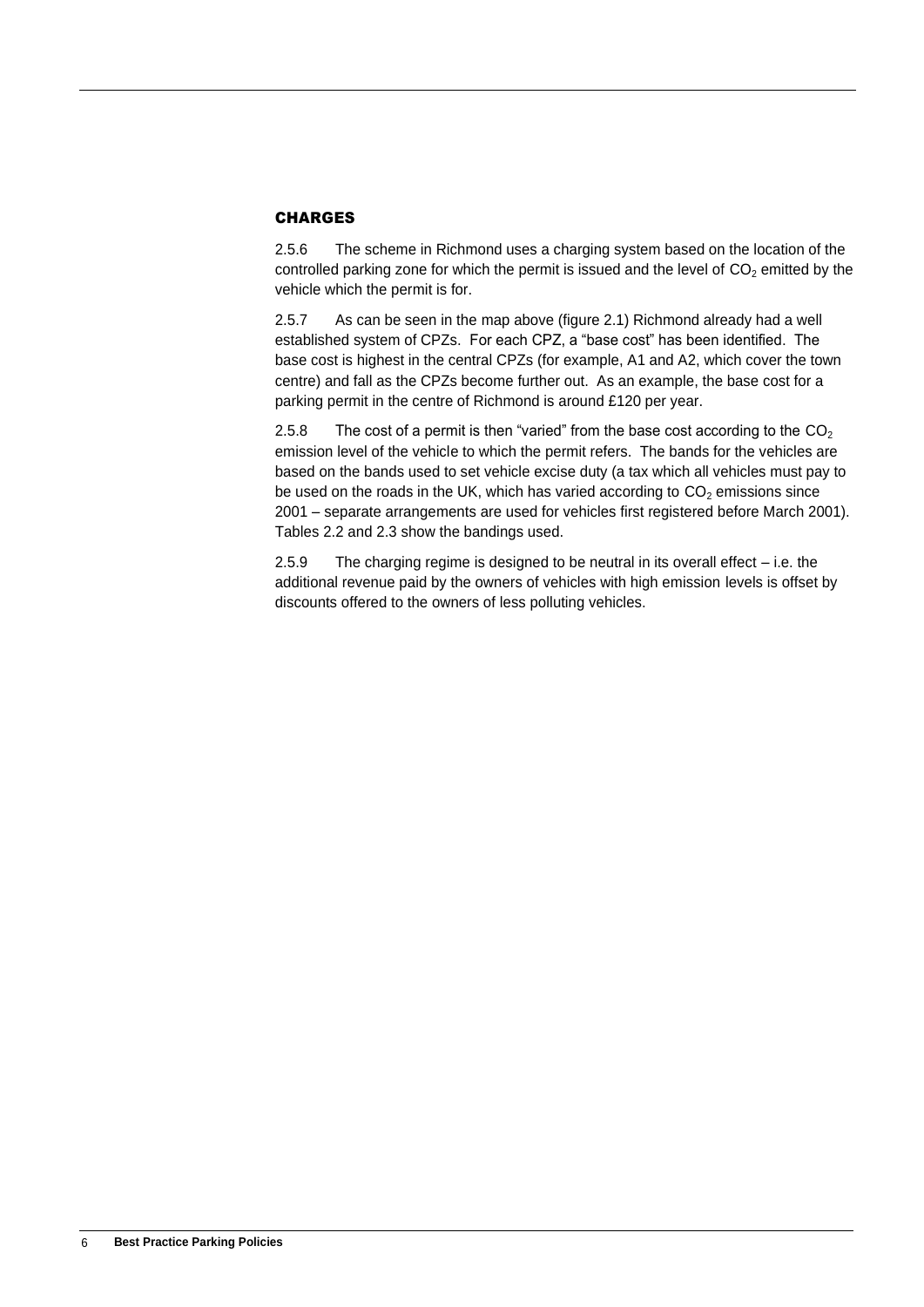| st<br>Vehicles registered on or after 1<br><b>March 2001 Engine CO2 emissions</b> | <b>Vehicle Band</b> | <b>Variation from Baseline Cost</b> |
|-----------------------------------------------------------------------------------|---------------------|-------------------------------------|
| Up to and including 100g/km                                                       | Band A              | -100% (Free)                        |
| From 101g/km to 110g/km inclusive                                                 | Band B              | $-50%$                              |
| From 111g/km to 120g/km inclusive                                                 | Band C              | $-50%$                              |
| From 121g/km to 130g/km inclusive                                                 | Band D              | $-10%$                              |
| From 131g/km to 140g/km inclusive                                                 | Band E              | $-10%$                              |
| From 141g/km to 150g/km inclusive                                                 | Band F              | $-10%$                              |
| From 151g/km to 165g/km inclusive                                                 | <b>Band G</b>       | $+10%$                              |
| From 166g/km to 175g/km inclusive                                                 | Band H              | $+30%$                              |
| From 176g/km to 185g/km inclusive                                                 | Band I              | $+30%$                              |
| From 186g/km to 200g/km inclusive                                                 | Band J              | $+50%$                              |
| From 201g/km to 225g/km inclusive                                                 | Band K              | $+50%$                              |
| From 226g/km to 255g/km inclusive                                                 | Band L              | $+200%$                             |
| 256g/km and above                                                                 | <b>Band M</b>       | $+200%$                             |

## TABLE 2.2: VEHICLES REGISTERED AFTER 28TH FEBRUARY 2001

## TABLE 2.3: VEHICLES REGISTERED BEFORE 1ST MARCH 2001

| <b>Cylinder Capacity (cc)</b>   | <b>Variation from Baseline Cost</b> |
|---------------------------------|-------------------------------------|
| Up to and including 1000cc      | $-50\%$                             |
| From 1001cc to 1550cc inclusive | $-30%$                              |
| From 1551cc to 1800cc inclusive | $-20%$                              |
| From 1801cc to 2400cc inclusive | $+10%$                              |
| From 2401cc to 3000cc inclusive | $+50%$                              |
| <b>3001cc and above</b>         | $+200%$                             |

2.5.10 Households may apply for more than one permit and permits for second and subsequent cars are charged at 50% more than the cost of a first car in the same band. There are also some exemptions from the charging regime – for example for people who hold blue disabled parking badges, but also for vehicles with very low levels of emissions (less than 100g of  $CO<sub>2</sub>$  per km).

2.5.11 Proof of vehicle details is required when first applying for a permit in a CPZ, so that the emission level of the vehicle can be checked before the permit is issued.

2.5.12 Permits are also issued for businesses. Business permits are significantly more expensive than residential permits, so for example a band M permit costs £900 for a business. Car clubs are considered to be businesses for the purposes of setting parking permit prices.

## 2.6 ON-STREET/ OFF STREET COUNCIL CONTROLLED PARKING

2.6.1 The principle of banding based on emissions has now been applied to on-street and off-street paid for parking at car parks and at parking metres. The charge only applies to the parking stock which is controlled by the Council, although this includes all on-street paid for parking and a significant amount of off-street parking.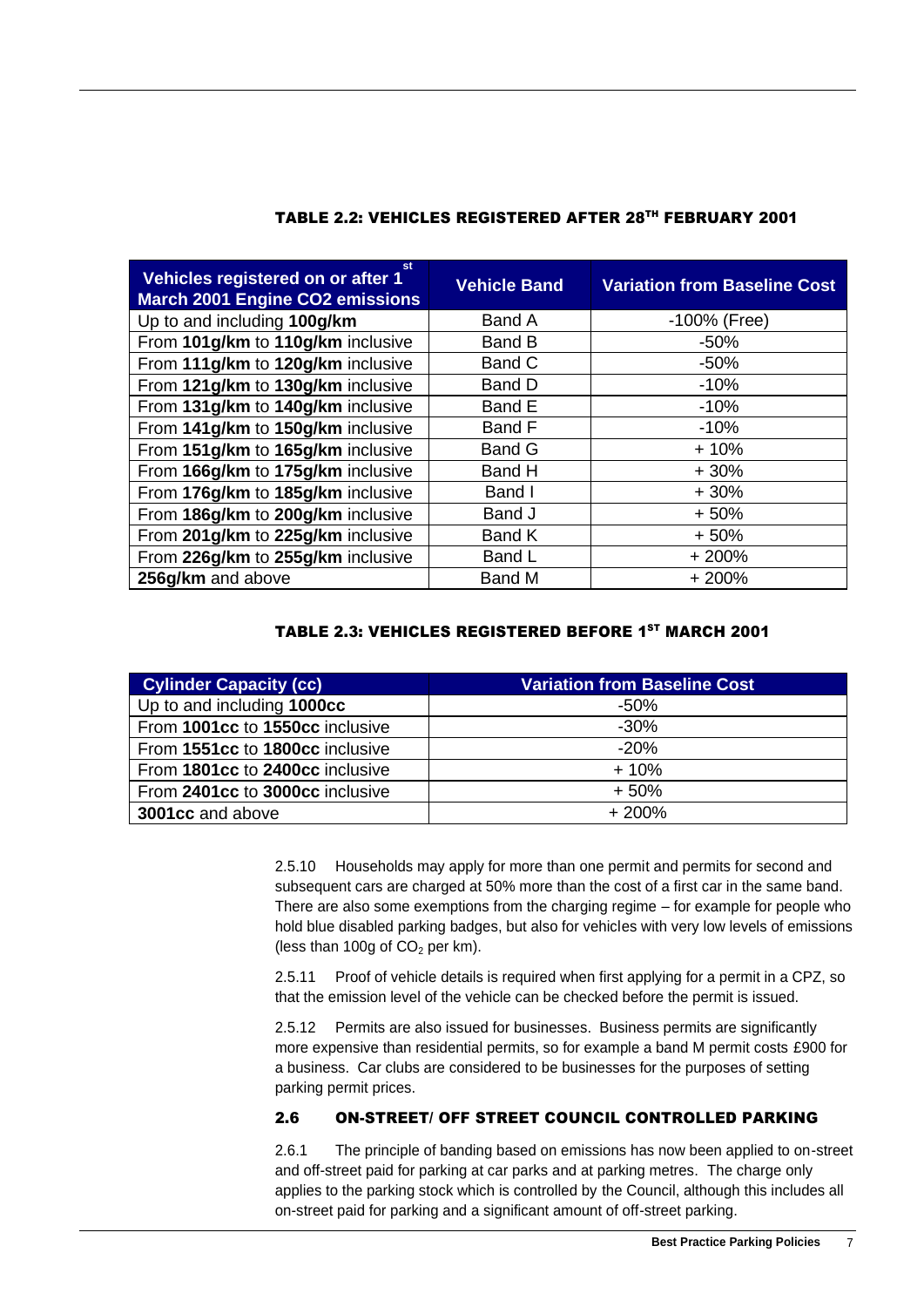2.6.2 There was significant opposition to this scheme, with a suggestion that implementing an emissions-based charge at paid for parking was a "stealth tax" or "yet another way of taxing people". In practice, charges were set to achieve a reduction in parking costs for most motorists. The Council assessed that 69% of motorists would see their parking charges remain the same, whist 31% of motorists would see an increase in charges.

2.6.3 The scheme for paid for parking is quite complex. Parking in Richmond can now be paid for in the following ways:

- Paid in cash
- Paid using a Richmond Card (a smartcard for the Borough)
- Paid for by phone using a text based service.

2.6.4 The phone-based parking system was implemented at the same time as the CO2 emissions based scheme. New parking meters and machines were required across the Borough to implement the phone based payment system. It was a relatively small additional task to allow the meters to issue tickets with charges linked to  $CO<sub>2</sub>$ emissions.

2.6.5 The phone based system incorporates an innovation whereby it links to the database of registered vehicles held by the Driver Vehicle Licensing Agency in the UK. This allows the system to check the emissions level of a vehicle being registered for parking and apply the correct tariff.

2.6.6 Residents of Richmond are entitled to use a Richmond Card to reduce their parking cost. This is a stored value smartcard which is used to both identify a vehicle being parked (and its eligibility for discounted parking) and pay for the parking ticket. Tickets issued in this way show the registration number of the vehicle which they are issued for (so that a parking enforcement officer can check the ticket in the vehicle is correct for the vehicle).

2.6.7 Implementing the system at Council on and off street parking took 16 months. This was longer than the originally envisaged 10 month period because delivery of the software behind the phone based payment system took five months longer than expected to deliver.

2.6.8 Implementing the paid for parking scheme cost around £50,000, comprising the software for the pay by phone system, advertising and officer time. Replacing all of the parking equipment in the Borough took place simultaneously. It was assessed that none of the cost of this could be ascribed to the  $CO<sub>2</sub>$  based scheme because the old equipment was life expired and due for replacement in any case.

2.6.9 The outturn cost for the scheme was approximately the same as the forecast cost.

## 2.7 MONITORING THE SCHEME

2.7.1 The Council has undertaken monitoring exercises for the scheme. Table 2.4 shows the monitoring results for the residents' scheme: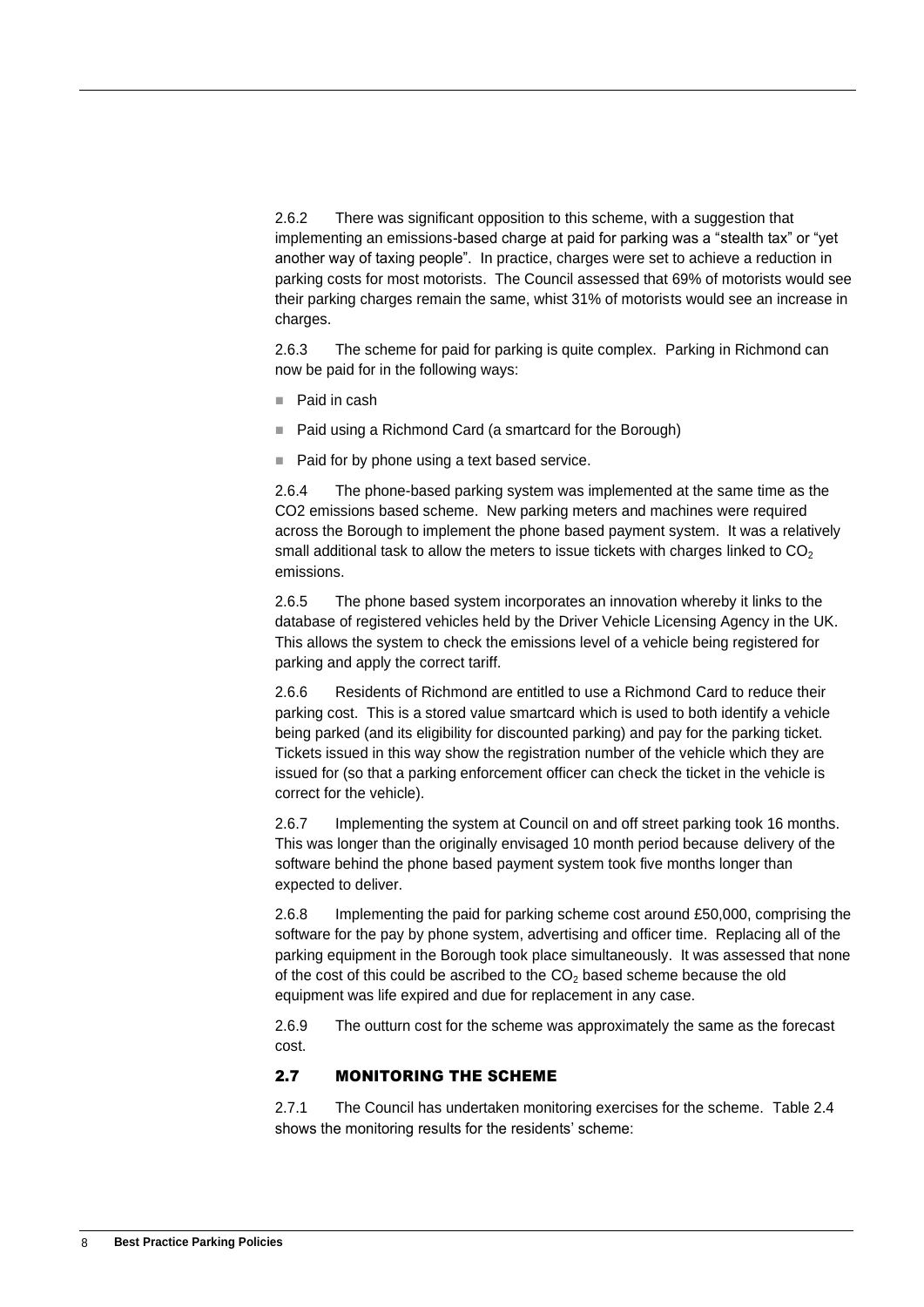## TABLE 2.4: RESIDENTS' SCHEME<sup>2</sup>

| <b>Band</b>                        | % of vehicles in borough's<br>CPZs, 2007/8 | % of vehicles in borough's<br>CPZs 2009/10 |
|------------------------------------|--------------------------------------------|--------------------------------------------|
| A to F (eligible for<br>discounts) | 24.51%                                     | 30.52%                                     |
| G to M (pay additional<br>charge)  | 75.49%                                     | 69.48%                                     |

2.7.2 As can be seen, the proportion of vehicles with high levels of emissions registered for a residents' parking permit in the CPZ has fallen between 2007/8 and 2009/10 whilst the proportion with low emissions (and hence eligible for a discount) has risen. Indeed there has been a rise of about 25% in the proportion of vehicles eligible for a discount.

2.7.3 This would appear to show that the residents' scheme has been effective in achieving its objective, however, Richmond BC also suggested that a number of factors in the wider economy may have acted to create a trend of adopting less polluting vehicles generally, specifically these are:

- Higher fuel costs (particularly in Summer 2008), discouraging use of vehicles with high fuel consumption/ $CO<sub>2</sub>$  emissions;
- A vehicle scrappage scheme designed to encourage motorists to trade elderly, more polluting vehicles, for more modern, less polluting types;
- Greater availability and acceptance of hybrid vehicles.

2.7.4 Some residents are also thought to have changed their parking behaviour to avoid paying high charges for vehicles with high emissions – for example, clearing out garages and driveways so that the vehicles can be parked off-street.

2.7.5 There has been no apparent change in the use of paid for parking. However, the paid for scheme has been implemented for less than a year – so it would be early to see a change in users' behaviour of this scheme.

## 2.8 ABANDONMENT OF THE SCHEME

2.8.1 During the Council elections in Spring 2010, the Conservative party in Richmond made a manifesto commitment to abandon the  $CO<sub>2</sub>$  based parking scheme. The Conservative party took control of the Council in May 2010 and abandoned the scheme shortly afterwards citing its complexity<sup>3</sup> as the reason it should be abandoned. A consultation in preparation of the abandonment is under way (November 2010).

 $\overline{a}$ 

<sup>&</sup>lt;sup>2</sup> Monitoring Statistics from Richmond Borough Council.

<sup>&</sup>lt;sup>3</sup> Local Transport Today.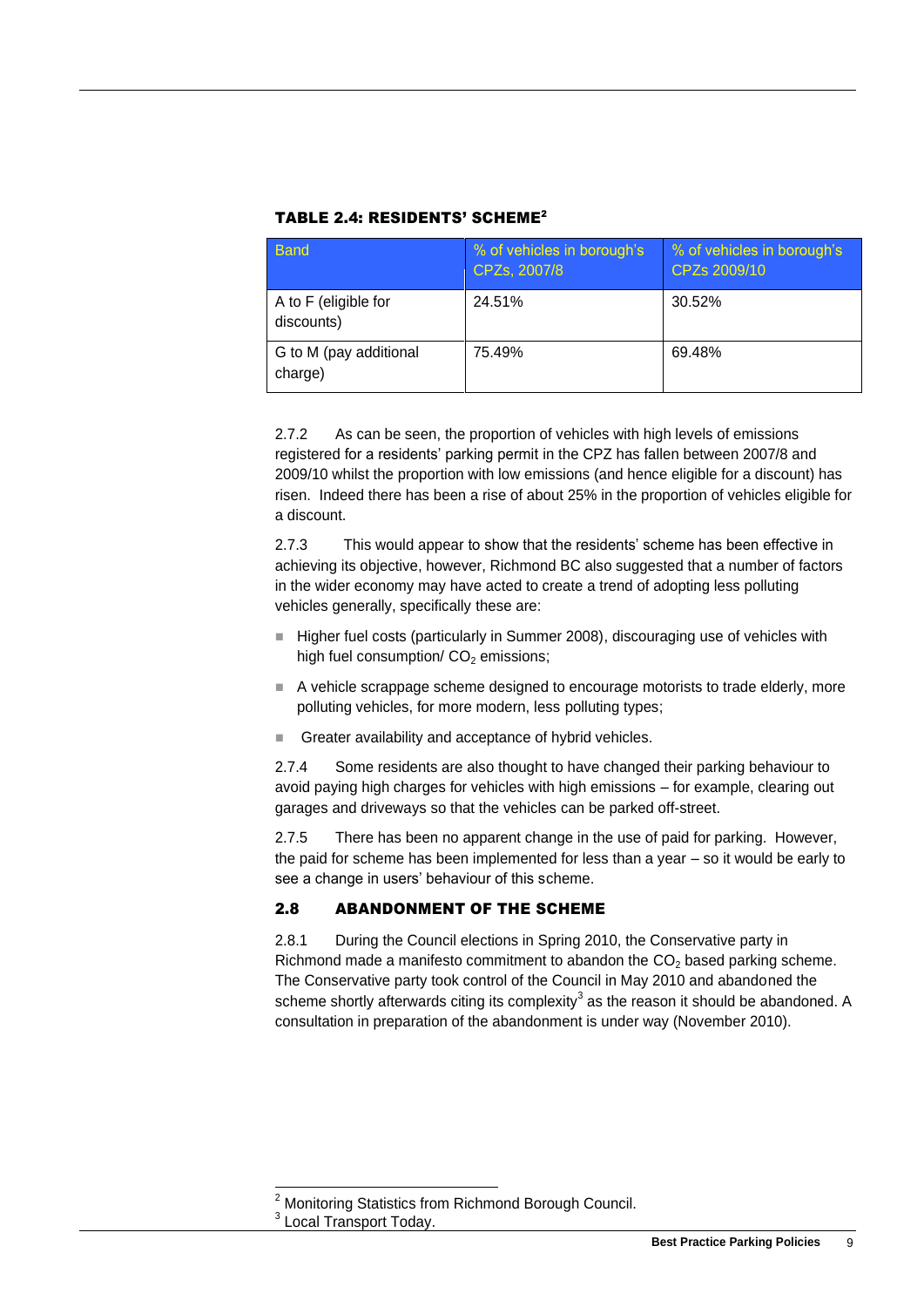## 2.9 OTHER EXAMPLES IN THE UK

2.9.1 Richmond is, at least for now, the only example of an authority which has implemented a parking regime based on  $CO<sub>2</sub>$  emissions. However, the principle of differential charging according to vehicle type is established, so other schemes which achieve similar outcomes exist. For example, Westminster Council (in inner London) has a scheme which is based on vehicle length and also allows Eco vehicles (such as electric cars) to park for free to encourage the increased use of environmentally friendly vehicles.

2.9.2 There has also been a great deal of interest in the scheme in Richmond from other towns and cities in the UK with constrained parking supply and/ or ambitious targets to reduce their  $CO<sub>2</sub>$  emissions. However, none has adopted the mechanism so far, and the abandonment of the scheme in Richmond would appear to be a significant set back in the use of  $CO<sub>2</sub>$  emission based schemes.

2.9.3 The Richmond scheme was awarded the Environmental Award by the British Parking Awards in 2010.

#### 2.10 KEY MESSAGES

2.10.1 Richmond Council has been able to introduce an emissions based residents' parking scheme. Key messages are:

- $\blacksquare$  The stimulus for the scheme came from Council members concerned to reduce CO<sub>2</sub> emissions in Richmond;
- The scheme was built on a well established system of designated controlled parking zones and implementation took 16 months for the residents' scheme and a further 16 months for the paid for parking scheme;
- Because the scheme is implemented through existing CPZs, it applies to existing residencies and commercial premises, not just new development;
- The costs of implementing the scheme were relatively low and mostly comprised of officer time, statutory advertising and consultation costs;
- Enforcement of the scheme through on-street CEOs was central to its effectiveness;
- There was relatively little organised resistance to the introduction of the scheme
- Once the residents' parking scheme was implemented, the Council implemented the paid-for parking scheme;
- $\blacksquare$  Monitoring would suggest that the scheme has met its central objective, but it was criticised because it was complex and difficult to understand;
- A decision has been made to abandon the scheme following a change of political administration in Richmond;
- Despite interest from other local authorities across the UK, the scheme in Richmond has remained unique, at least at the time of writing.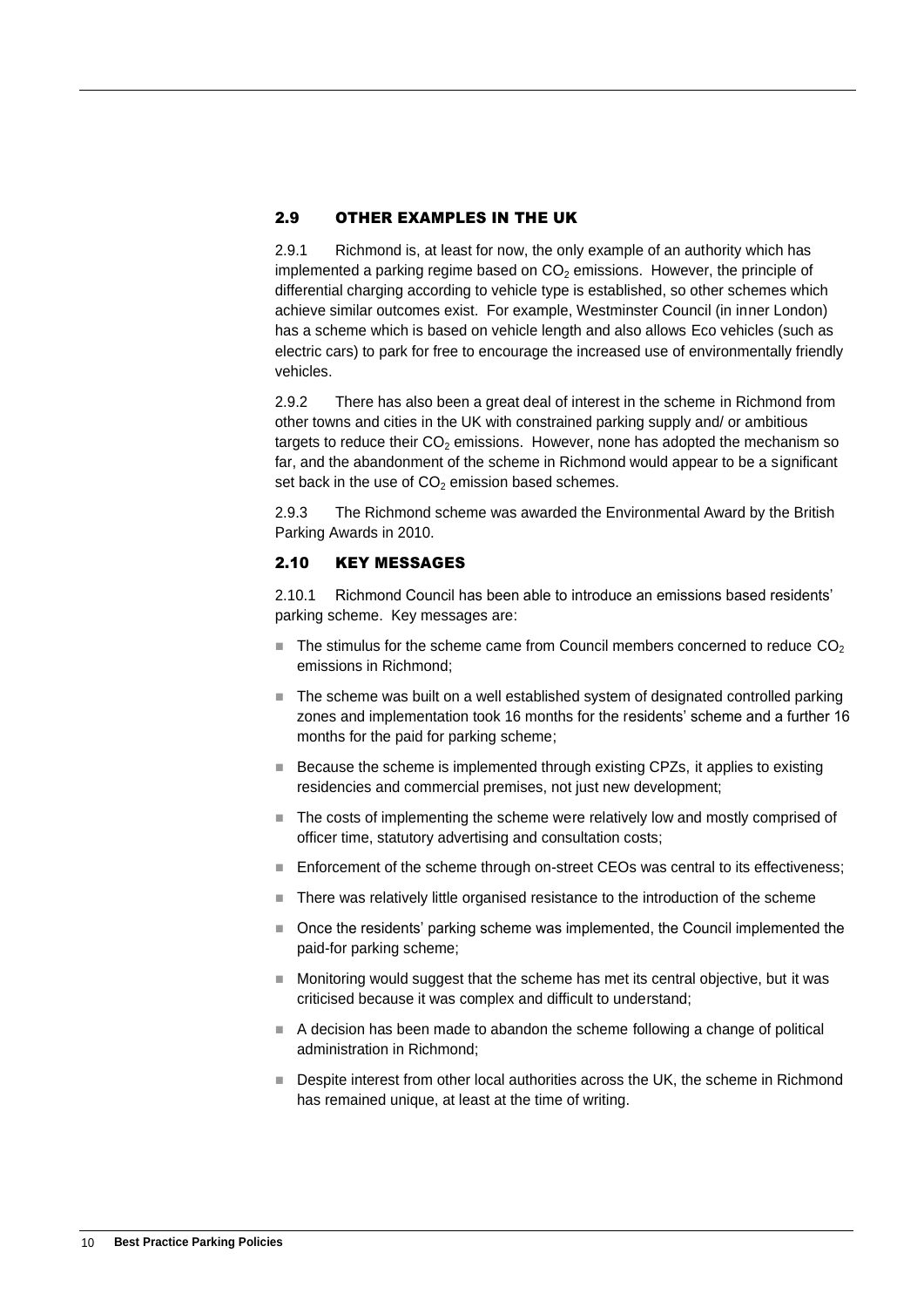## 3 Cashing Out Schemes

## 3.1 INTRODUCTION

3.1.1 Another approach used in the UK has been the use of parking 'cash out' schemes whereby employees at a workplace are given a financial incentive not to drive their car to work.

3.1.2 Such schemes have been implemented as part of a developers' planning obligations for a new office site. As such, they are agreed with the local authority as one of a suite of measures to mitigate the traffic impact of a new development.

3.1.3 They are implemented as a part of a green travel plan for the development. The green travel plan sets out how the developer is going to mitigate the traffic impact of their development typically contains a number of measures, including:

- Facilities to encourage public transport use (for example, new bus shelters or dedicated bus services to the development);
- A car sharing database to encourage employees to lift share;
- Facilities for cyclists (typically secure cycle storage, lockers for clothing and showers);
- Good pedestrian links between the development and surrounding road network, and within the development; and
- $\blacksquare$  A structure for managing the travel plan and monitoring its effectiveness.

3.1.4 Cash out schemes take this a stage further by introducing a mechanism to restrain car use through levying a charge on those who commute by car. The schemes can also be attractive to developers because the payments being made to non-car users are off-set by the financial costs that would otherwise be incurred in providing, maintaining, and managing on-site car parking provision for employees. Furthermore, land which would otherwise be used as parking space can be released and landscaped as gardens or used for additional office development.

3.1.5 A complication with cash out schemes in the UK is their treatment in the tax system. A direct cash payment to reward the use of sustainable modes would be treated as a benefit in kind under UK tax rules and hence would be subject to the appropriate level of income tax for the recipient. Therefore, a points system is used, whereby points are awarded for sustainable use and taken away for car use, with an adjustment made to the recipient's monthly salary as appropriate. Different mechanisms for addressing payment may be more appropriate in other tax domains, such as in Sweden.

3.1.6 To illustrate the concept of car parking cash out schemes, the following two case studies are outlined:

- Pfizer (Kent)
- Vodafone (Berkshire)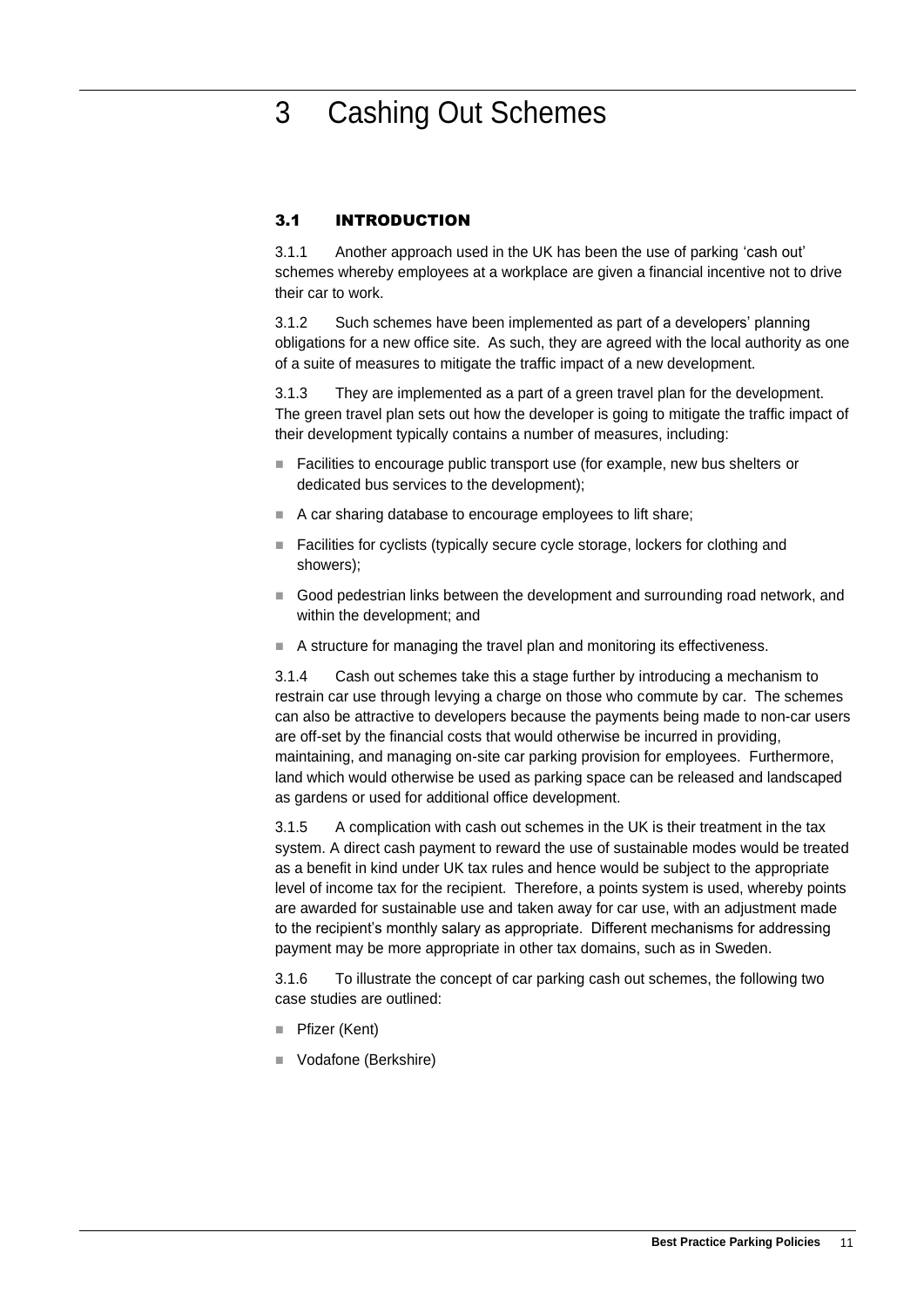## 3.2 PFIZER (KENT)

3.2.1 Pfizer is a medical research/ drugs company with offices and laboratories in Sandwich in Kent. Sandwich is a small town of around 10,000 inhabitants. The Pfizer site has approximately 3,000 employees and there is widespread in-commuting to the Pfizer site from adjacent towns such as Deal, Canterbury and Ramsgate and the countryside surrounding Sandwich.

## HOW THE SCHEME WORKS

3.2.2 The scheme operates by crediting those staff who do not bring a vehicle on to the site. The amount credited ranges from £2-£5 per day, per employee. The scheme also extends to car sharers and motorbike users and is credited to salaries at the end of each month. The cash incentive is considered a direct trade off against the estimated £400 to £500 annual cost per space of providing and maintaining car parks. The payment is also pegged to the cost of travelling by bus.

3.2.3 The cash out scheme also operates alongside other initiatives such as encouraging cycling to work by installing changing rooms, and locating bike racks close to the main buildings so that cyclists do not have as far to walk to their work places. Car sharing is further encouraged by way of an intranet-based journey matching service.

## SCHEME ADMINISTRATION AND COSTS

3.2.4 The credit is administered through 'smart site access cards' which are used to access car parks as well as buildings. The credit initially takes the form of points, which are converted to cash received through payroll at the end of each month. This is to reflect the tax implications of issuing cash directly through the scheme which could otherwise be viewed as a benefit in kind.

3.2.5 The cash out software cost between £75–100,000 and the company estimates annual pay out to staff to cost about £500,000

## SCHEME EFFECTIVENESS

3.2.6 Over the three years since introduction (1998 – 2001) there was a modal shift of 12% from single-occupancy vehicle use, with car sharing up by 15% in the same period. A third of all staff took to travelling to work by modes other than the car. The individual modal shift is summarised in the following table:

| <b>Mode</b>          | 1998 (%) | 2001 (%) |
|----------------------|----------|----------|
| Single Occupancy Car | 66.7     | 58.8     |
| Car Sharing          | 17.7     | 20.4     |
| <b>Bus</b>           | 6.7      | 11.8     |
| <b>Bike</b>          | 5.7      | 5.2      |
| Walk                 | 1.5      | 1.4      |
| Train                | 0        | 0.3      |
| Other                | 0.1      | 0.1      |

Source: (Elliot & Chadwick, 2002)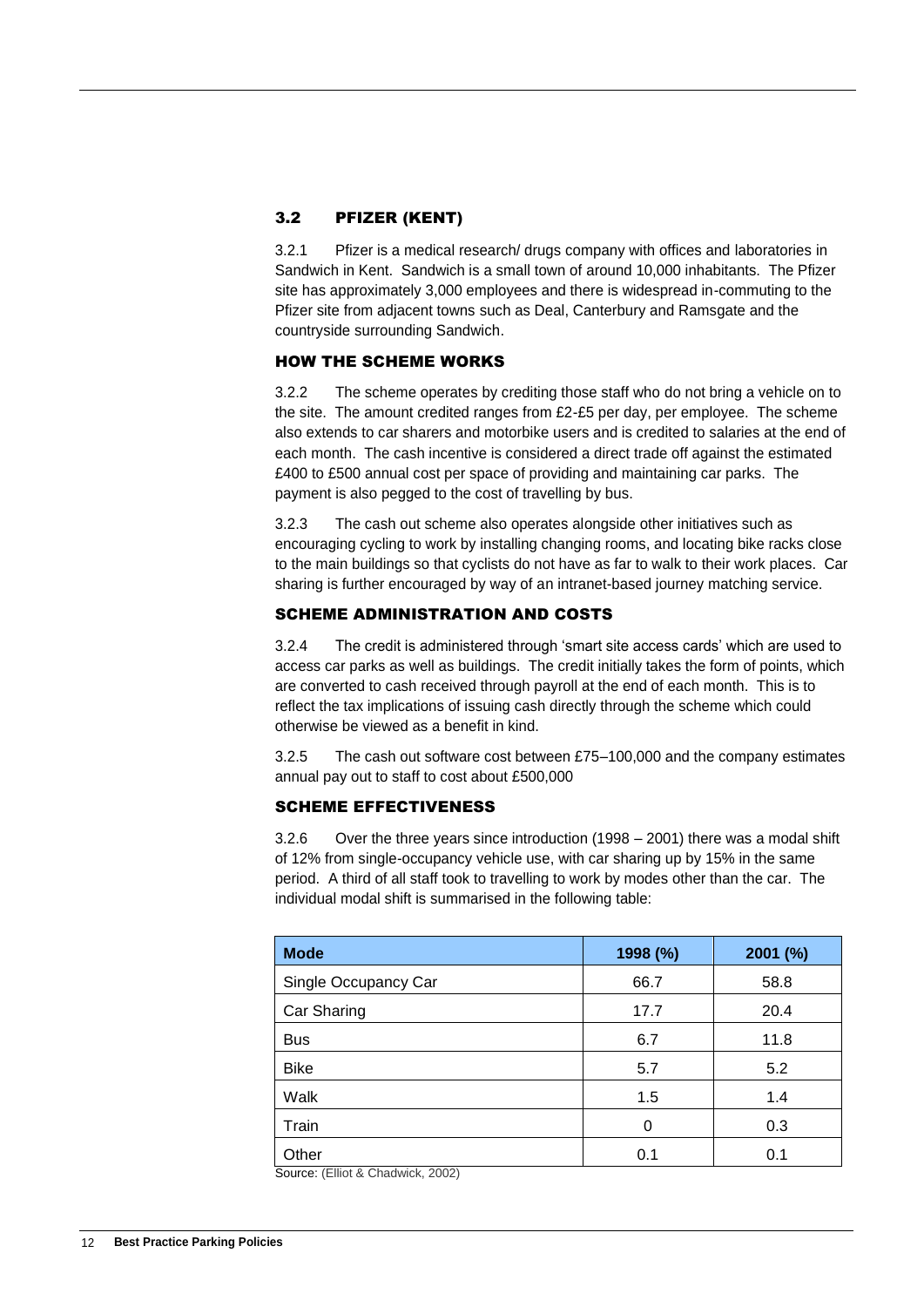3.2.7 The results of monitoring the cash-out scheme suggest a reduction in single occupancy car journeys, and a car/people ratio decreasing from 75:100 to 68:100 - a 9% reduction.

3.2.8 Furthermore, a more than 75% increase was observed in the market share of public transport amongst Pfizer employees, together with an increase in [car](http://www.konsult.leeds.ac.uk/private/level2/instruments/instrument003/l2_003summ.htm) sharing.

## 3.3 VODAFONE (BERKSHIRE)

3.3.1 Newbury is a town in southern England with approximately 60,000 people in its built up area. Vodafone's headquarters are located on the outskirts of Newbury and approximately 4,500 people work on the site.

3.3.2 Vodafone introduced a car parking cash out scheme in 1999 due to limits on parking provision at their new headquarters. Vodafone's headquarters stands alone on a site on the periphery of Newbury. Consequently it is easy to control access to the site and there is very little scope for parking on adjacent roads or off street parking provision.

## HOW THE SCHEME WORKS

3.3.3 The main strategy is to give financial rewards for those staff that do not drive alone to work. Those who motorcycle, walk or take the shuttle bus service receive £85 per month with their salary, and car sharers receive £42.50.

3.3.4 As well as this option, the company introduced a comprehensive package of measures to further encourage greener travel to and from its sites, through introducing its own works buses to and from nearby rail stations and nearby villages and towns, providing safe cycle storage at stations, as well as starting a car sharing service.

## SCHEME ADMINISTRATION AND COSTS

3.3.5 The company estimates that the running cost per annum of the 'cash-out' scheme is £1.2m, excluding costs associated with investment in additional supporting measures. The annual running cost per employee is placed at £430.74.

## SCHEME EFFECTIVENESS

3.3.6 By October 2001, the breakdown of staff (out of a total of 4,500) taking out the scheme was as follows:

| <b>Purpose</b>                                                                                        | <b>No.Staff</b> | % of Staff |
|-------------------------------------------------------------------------------------------------------|-----------------|------------|
| Staff taking cash out to use on other alternatives<br>(including cycle, motorcycle, walk, bus, train) | 1157            | 21.4       |
| Staff taking cash out to car share                                                                    | 307             | 5.7        |
| Total Staff taking cash out                                                                           | 1464            | 27 1       |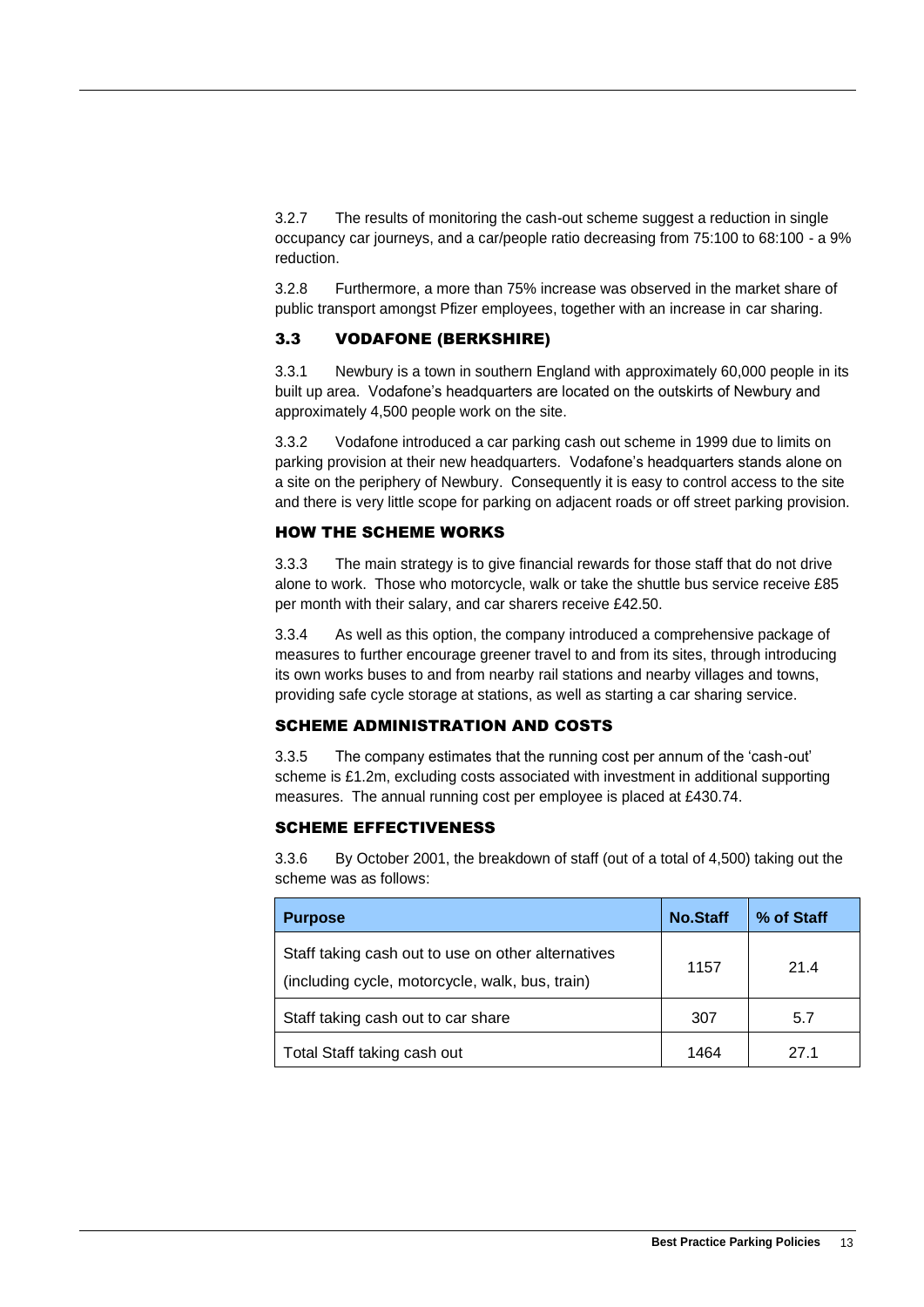3.3.7 Staff survey results for 2001 to ascertain any changes in modal shift are shown as below:

| Mode of travel to work              |            | 1998 (%)      | 2001 (%) |
|-------------------------------------|------------|---------------|----------|
| Car sharers                         |            | 3.5           | 5.7      |
| Those who come by sustainable modes |            | 14            | 21.4     |
|                                     | <b>Bus</b> | 0.5           | 4.0      |
|                                     | Train      | 0.9           | 3.4      |
|                                     | Cycle      | $2.2^{\circ}$ | 2.6      |
|                                     | Walk       | 7.8           | 9.9      |
| Car                                 |            | 82.5          | 72.9     |

## 3.4 DEVELOPMENT OF THE SCHEMES:

3.4.1 The Vodafone and Pfizer schemes are acknowledged successes, but have not been adopted on a widespread basis in the UK, despite increasing land values making such schemes potentially more attractive for developers since the schemes were developed in the late 1990s. There has also been a greater focus on sustainable transport over this period. Nonetheless, the two schemes remain a basis for developing similar schemes in future.

## 3.5 KEY MESSAGES

- 3.5.1 Key messages about cashing out schemes are:
- Two cash out schemes were introduced in the UK in the late 1990s. Although the schemes are acknowledged to have been successful, they have not been adopted on a widespread basis;
- The schemes are effective because they are backed by wider constraints on parking (e.g. CPZ on surrounding streets or stand-alone developments). If cash out schemes were not backed by wider parking controls there is a danger that parking activity would relocate to adjacent streets (and indeed this can be seen in many locations in the UK where parking constraints have been introduced at sites where there is ample parking available on adjacent streets (e.g. hospital and university sites) – and parking has relocated to on-street, causing conflict between residents and commuters;
- The schemes are not practiced in isolation, but are supported by a wide green travel plan to encourage walking/ cycling etc
- New infrastructure is provided to support the cash out scheme for example, onstreet provision for cyclists at adjacent major road junctions, cycle storage, lockers, showers, bus stops and perhaps dedicated bus services.
- $\blacksquare$  In the UK there are tax problems which have led to the circuitous payment route for cash out schemes, but they may not exist in other countries.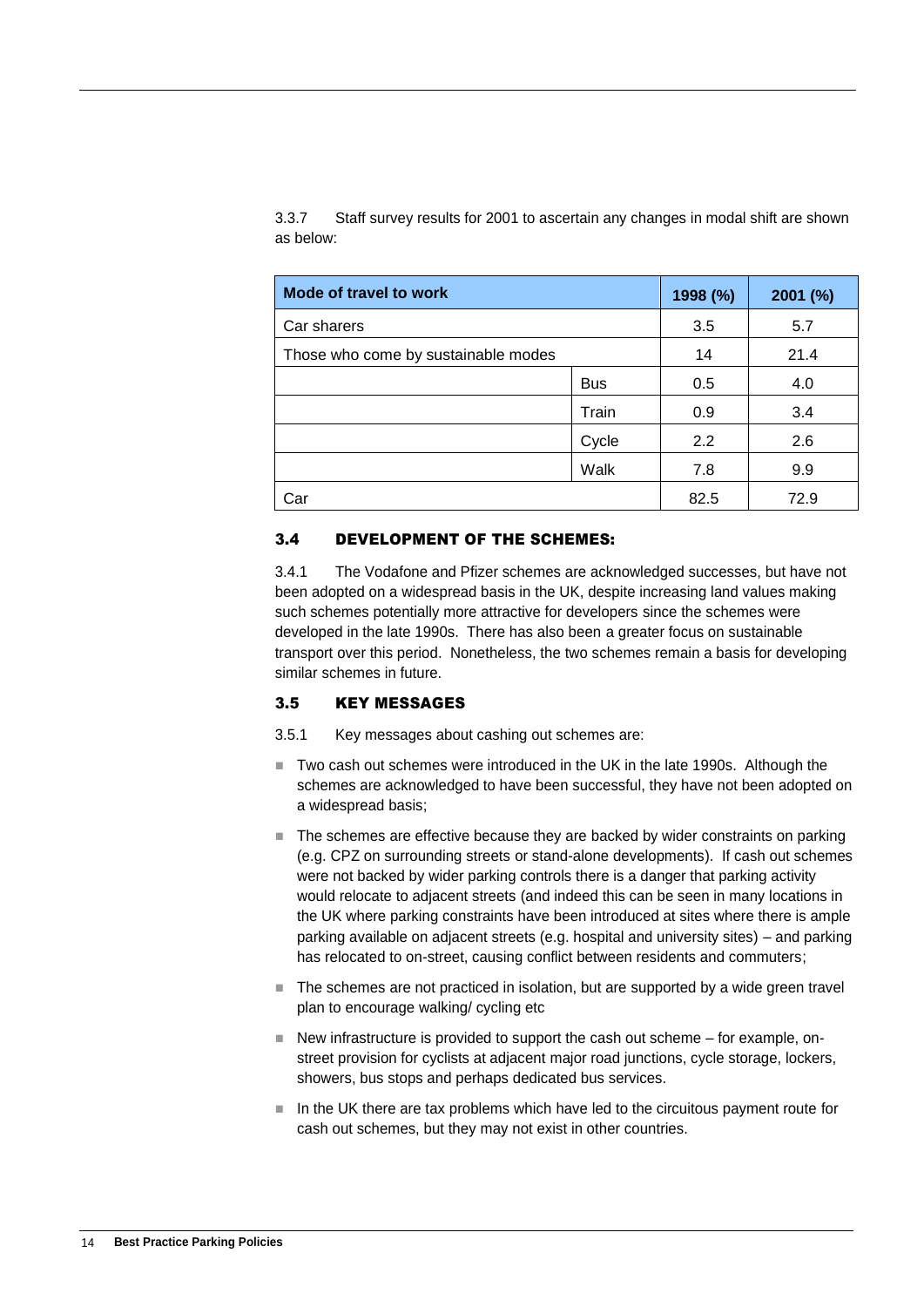## 4 Car Free Developments

## 4.1 INTRODUCTION

4.1.1 Much residential development is car free because it was built before the invention of the car or before mass car ownership took place. For example, Venice is a car free city, and many European cities have centres which are essentially pedestrianised despite residential populations. There are also many smaller examples of car free or nearly car free apartment blocks in the centres of cities where insufficient parking is provided for most residents to own a car and park it at their residence. By implication, car ownership in these places is very low because residents find it difficult and/ or prohibitively expensive to keep a car in these places.

4.1.2 More recently, there have been a number of developments in northern Europe, including in the UK, which have been promoted as "car-free" developments where residents agree to limits on their ownership and use of cars, perceiving that they have made a choice to trade car availability against living in an area where there is little intrusion by the car.

4.1.3 In the UK such developments have been relatively small in scale. There are examples of much larger developments in Germany and the Netherlands.

## 4.2 UK EXPERIENCE

4.2.1 In the UK, the amount of parking provision for new residents is determined through "parking standards" which set out the **maximum** amount of parking which should be provided in any new development (e.g. residential, commercial etc). This is in contrast to most other countries where parking levels for new developments state a **minimum** amount of parking to be provided. These parking standards are set by local councils (who act in the UK as planning authorities), but within a national framework set out in Planning Policy Guidance (PPG) notes. PPG3 (Housing) and PPG13 (Transport) are most relevant to car free housing. Both guidance notes support the principle of reducing car dependency through development and patterns which place a reduced emphasis on providing for the car and, by implication, car free housing. At a local level it is likely that other policy documents, for example, Local Transport Plans and Local Development Frameworks (which are statutory documents which all local authorities in the UK must produce) will also support the principle of car free housing.

4.2.2 The UK decision to adopt a maximum level of parking provision follows from changes introduced into UK planning law through PPG6 and PPG13 during the 1990s. These two planning policy guidance notes set out the need to restrain the growth in car use which had taken place in the UK since the 1960s, partly because of a historic lack of constraint on parking provision at new out of town developments.

4.2.3 Because there is no minimum level of parking provision, developers are able to build developments where there is very minimal parking provision, and such developments have become known as "car-free" developments. In practice they have developed in large cities where land values are high, public transport networks are dense and/ or it is easy to walk to most services, shops and facilities, and people are thus able to make a lifestyle choice to live without a car.

4.2.4 There are essentially two sorts of car free development in the UK:

 $\blacksquare$  Those where residents have to sign away the right to own a car (very uncommon);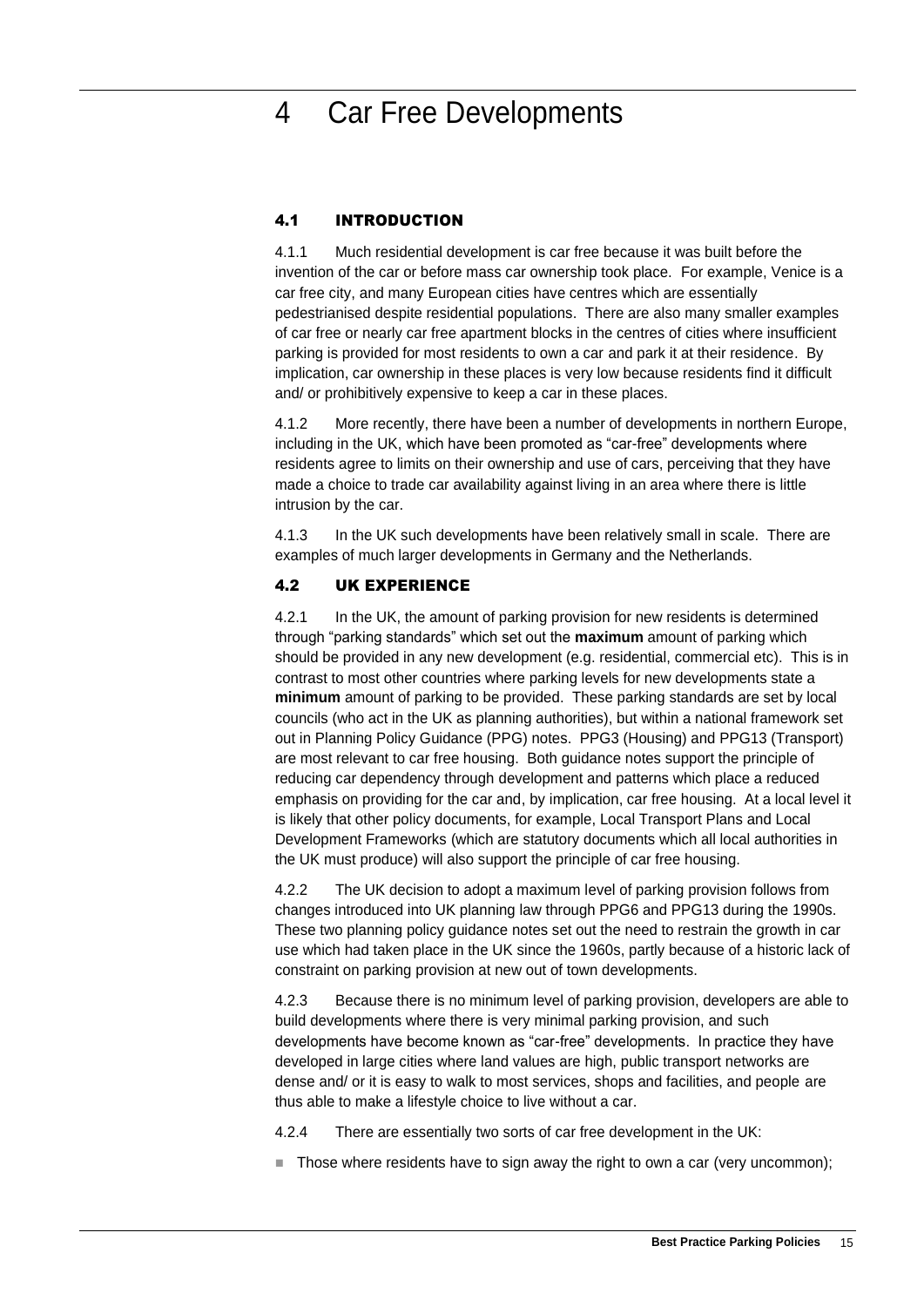■ Those where residents do not sign away the right to own a car, but where you have to purchase/ rent your parking space near your home on the 'open market', i.e. in an off-street multi-storey garage.

4.2.5 None of the UK developments are absolutely car free, as access to the developments needs to be retained for tradesmen and emergency services vehicles. However, generally around 0.25 to 0.5 parking spaces is provided per dwelling<sup>4</sup>.

## 4.3 DEVELOPMENTS WHERE RESIDENTS SIGN AWAY THEIR RIGHT TO KEEP A CAR

4.3.1 There is only one example of a development in the UK where residents have had to sign away the right to keep a car.

## CASE STUDY: SLATEFORD GREEN, CANMORE EDINBURGH

4.3.2 Car free development arrived in 2000 in Edinburgh, a city of around 500,000 inhabitants and the capital city of Scotland. A venture between Canmore Housing Association and Malcolm Homes offered 120 homes in various tenures to residents willing to sign away rights to own a car whilst living there. The homes are located on the western edge of Edinburgh city centre, close to Haymarket rail station. Edinburgh and Glasgow City Councils subsequently adopted guidance to promote car-free development.

4.3.3 Canmore was originally proposed to feature a car club, which would make vehicles available to residents who needed them. Unfortunately, it was not possible to deliver the car club initially, so residents who need access to a car have to hire one through existing hire car companies. Subsequently, two car club-vehicles have become available at the site through an agreement with Budget rent-a-car.

4.3.4 The development is not within a controlled parking zone, although is it is not possible to park at the development itself or on its access road.

4.3.5 Images of the development can be seen below.



4.3.6 The car-free nature is one of a number of environmental features of the Slateford Green development, including:

- $\blacksquare$  Heating provided by condensation from a nearby distillery
- $\blacksquare$  Recycling of grey water

4.3.7 The development offers both apartments for rent through Canmore Housing Association and owner occupied apartments. The rented apartments were filled swiftly once the development was completed, but full occupancy was not achieved with the owner-occupied apartments, some of which were reallocated to the rental market. Research amongst residents suggests that they were more attracted by the low costs of heating the apartments than their car-free nature.

 $\overline{a}$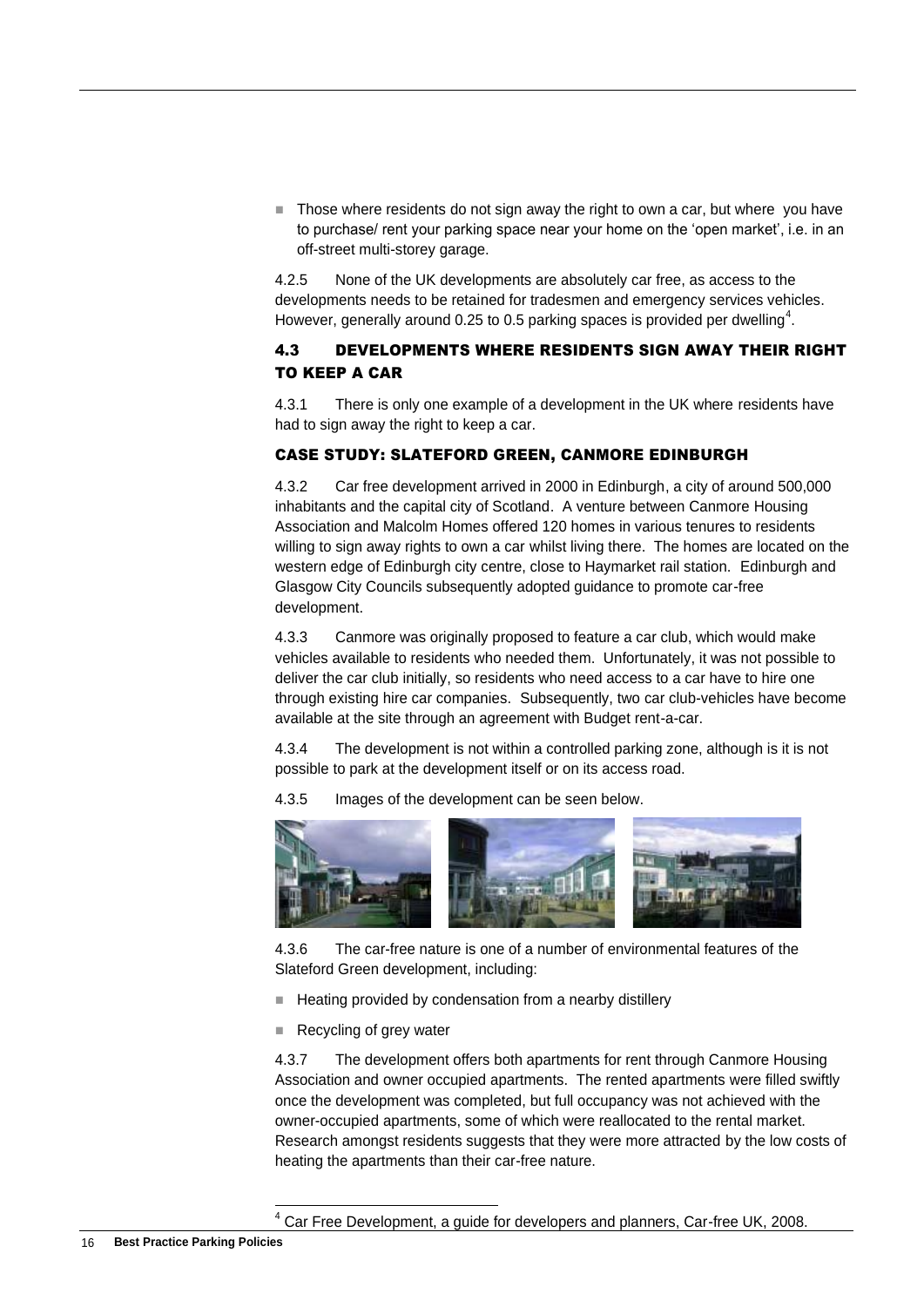4.3.8 Many residents have low incomes and do not own a car, so the car-free nature of the development is a non-issue for them. Nonetheless, research demonstrated that 26% of households did in fact own a car, keeping it off site. However, car ownership at the development is below local averages and has also fallen since the development opened (from 1 car to every 7 inhabitants to 1 car to every 8.8 inhabitants)<sup>5</sup>. The Council has subsequently had to advise tenants that it cannot enforce the car-free tenancy agreement.

## 4.4 DEVELOPMENTS WITHOUT CAR PARKING PROVISION

4.4.1 In the UK these sorts of developments are typically developments where there is no allocated parking provision, rather than developments which have an initial stated objective of being car-free. As such, there are many of these developments and many more developments where buying a parking space is an optional and expensive add-on to the rent or price of a property.

4.4.2 Such developments are common in city centres where land is at a premium and high density public transport networks make owning a car unnecessary. They can be particularly attractive to younger people whose desire for quick access to the social and commercial life of the city centre is greater than their desire to own a car.

4.4.3 Developers also find such developments attractive because the space which would be used for car parking in a conventional development can then be put to other uses – e.g. landscaping or gardening space, or increasing the proportion of the development which can be given over to the building itself.

4.4.4 Two case studies are discussed below, although there are many examples of such development across the UK, many of which are so commonplace as to not merit comment.

#### CASE STUDY: CAMDEN

4.4.5 Camden is a borough in inner London. The principle of car free development is supported in inner London through PPG notes 3 and 13, the UK's Urban White Paper (Our towns and cities: the future – delivering an urban renaissance), the Mayor of London's Transport Strategy and the London Plan.

4.4.6 In Camden, high land values and historically low car ownership $^6$  combine to make car-free development particularly attractive. Consequently the Borough has become very experienced in car free developments and 2,523<sup>7</sup> car free housing units had been built in Camden at 287 separate developments, the majority of which are very small in scale. Residents at these developments are not eligible for parking permits to park on-street in CPZs, so if they wish to own a car they will need to find an off-street parking location, such as a space in a multi-storey car park which can be leased on a long term basis.

4.4.7 Images of car-free developments in Camden can be seen overleaf:

 $\overline{a}$ 

 $<sup>5</sup>$  Urban Ecology: Innovations in housing policy and the future of cities, Scheurer, 2001.</sup>

<sup>6</sup> Only around 30% of residents in central London own a car.

<sup>&</sup>lt;sup>7</sup> Car-free development, Camden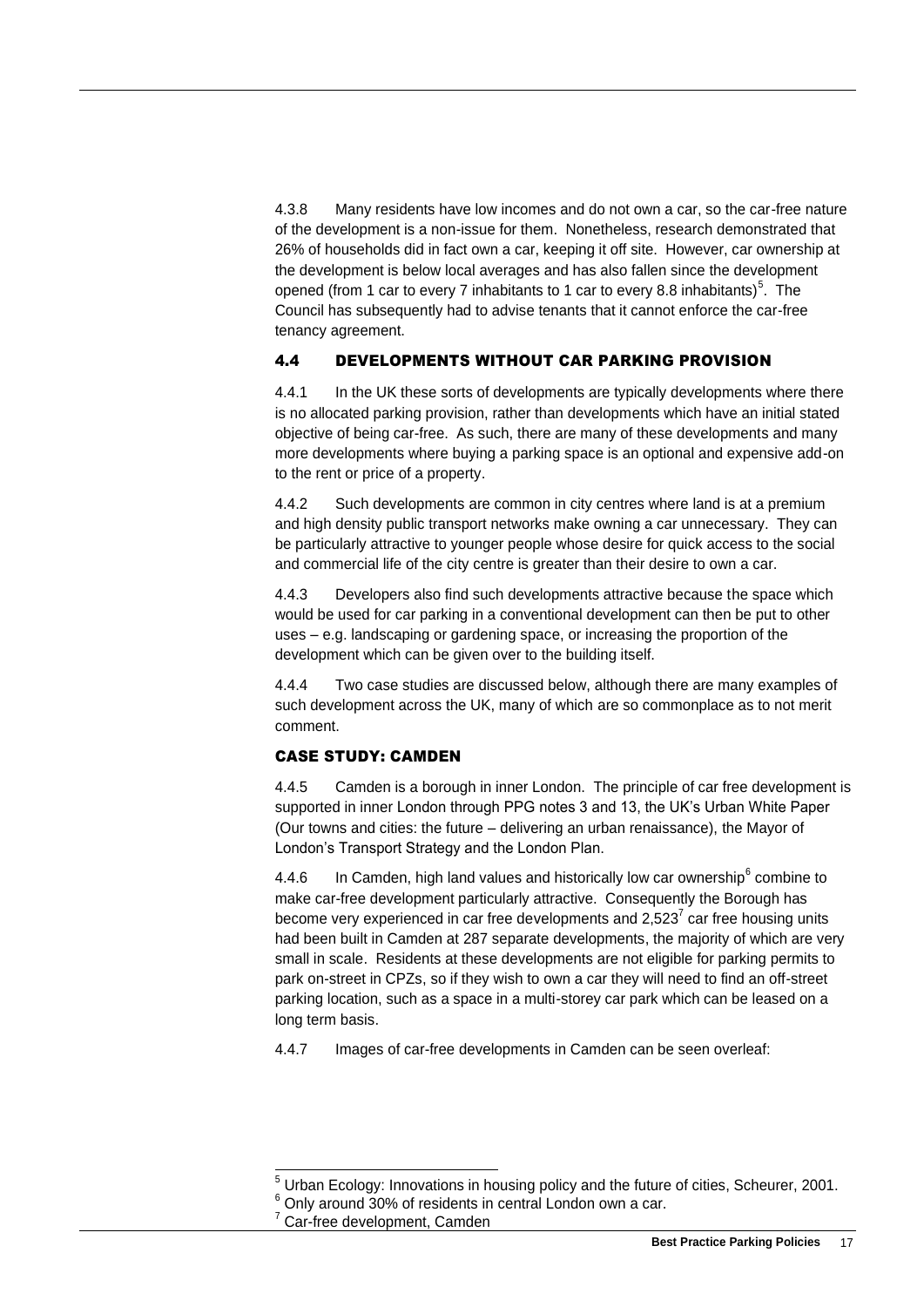

Green Dragon House where the area for car parking has been re-used as a communal facility.



The Montgomery Building – which fronts directly onto a busy road, provides housing very close to the City of London

4.4.8 Discussion with planning and transport officers at Camden Council indicated that most developers in the Borough do not (at least for multi-occupancy buildings such as flats) consider parking provision to be a priority. This is because they accept that the space available for parking in central London is constrained, and that many residents are unlikely to own a car in any case. Consequently, when developers approach the Council for outline planning permission they are likely to have an open mind about how much parking to provide at their development.

4.4.9 As such, the developers are likely to accept that their development is designated as car free. This has the advantage that central courtyards can be used for gardens rather than parking, which increase the attractiveness of the development.

4.4.10 The designation of car-free is also not applied absolutely rigidly, and it is possible for residents to get a permit to park on adjacent streets in special circumstances (for example, residents who are registered as disabled and who have a blue disabled parking badge can get a parking permit).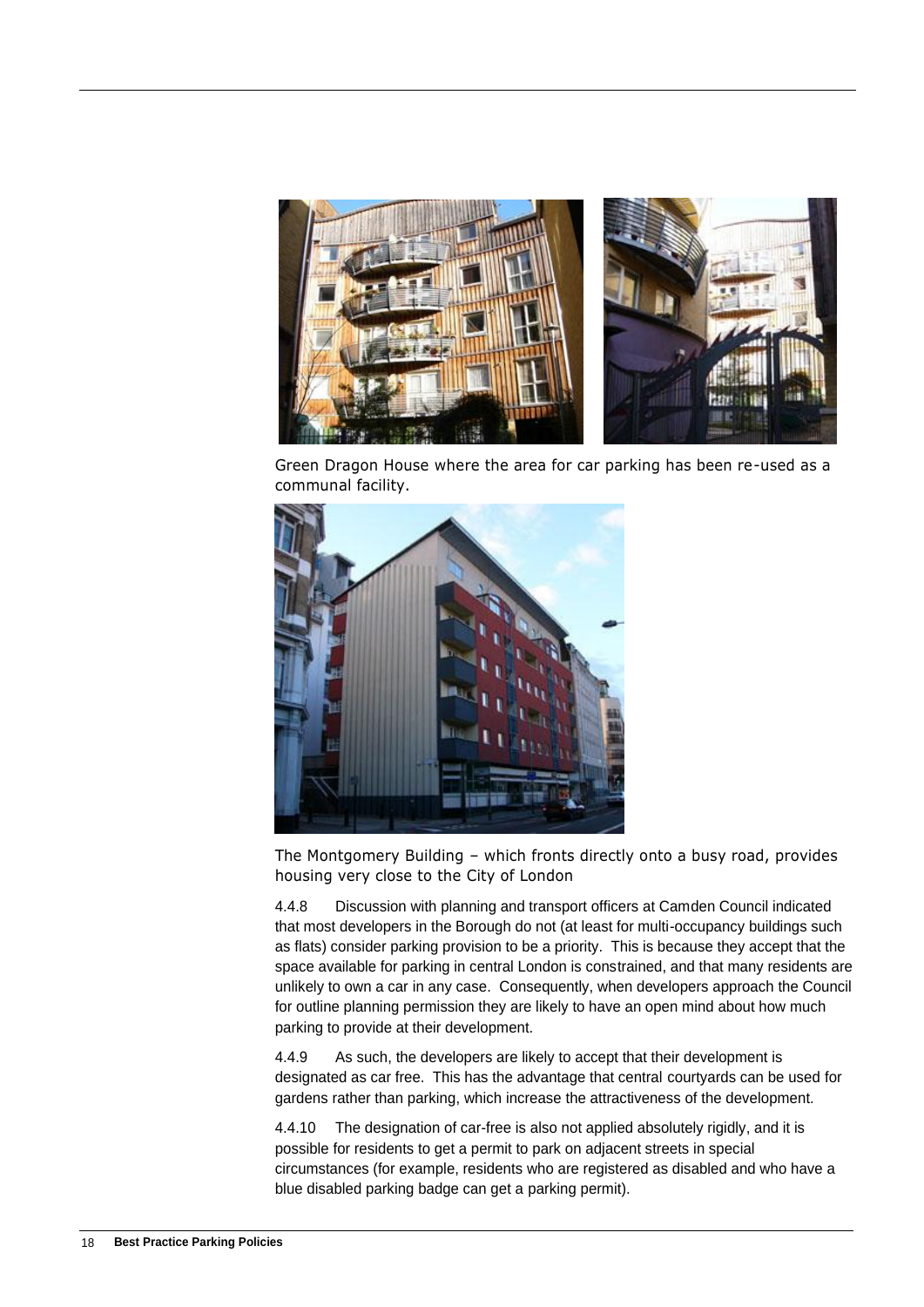- 4.4.11 Consequently, key lessons from the experience in Camden are:
- Many developers in central London see providing parking for their developments as a relatively low priority;
- This means that it is relatively easy for the Borough Council to have new housing designated as car free;
- **Purchasers of this housing often see parking as a low priority hence are happy to** purchase the housing units; and
- $\blacksquare$  The Council are willing to relax the car free designation in special cases  $-$  for example, people with disabilities.

## CASE STUDY: SOUTHWARK

4.4.12 Southwark Council is also an inner London Council and, like Camden, has low car ownership and a dense public transport network. Friendship House (photos below) has been developed recently to provide 35 flats and 4 work units as a car free development.



Friendship House, on Borough Road, SE1, central London.

## 4.5 KEY MESSAGES

4.5.1 Key messages on car-free developments are:

- Such developments are attractive where public transport networks are dense, residents have low car ownership and land values are high. As such, many such developments exist in cities such as London and Edinburgh;
- In the UK there are many nominally car free developments  $-$  i.e. with very low provision of parking space. Many are small in scale and located in city centres;
- $\blacksquare$  Only one development has tried to get residents to sign away their right to own a car, and in practice this has been unenforceable. However, many car-free developments have been assisted by controlled parking zones on adjacent streets;
- Residents who choose to live in a car free development often attach a low value to owning a car themselves. As many car-free developments are served by dense public transport networks and/ or are in locations where access to a car is not required to undertake essential journeys. Consequently, many residents are happy to be non-car available. They may join a car club or hire cars when required;
- The UK does not have any very large scale car free developments as are found in Germany and the Netherlands.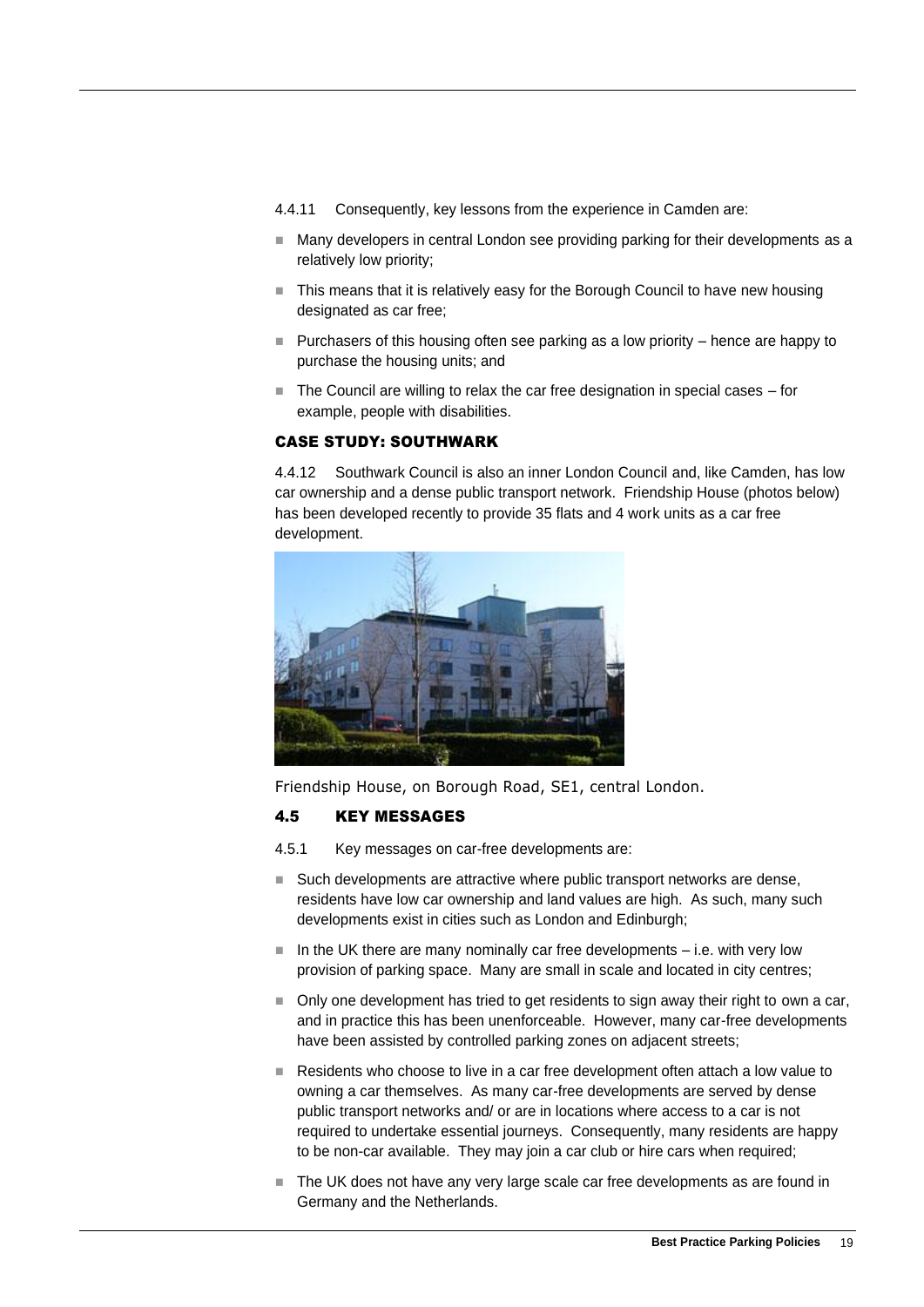## 5 Conclusions on UK Best Practice

#### 5.1.1 Key conclusions are as follows:

- Emission based, cash out and car free development schemes are made possible by the existence of a constraint on parking availability. For the emissions based scheme in Richmond this has been the availability of on-street space in CPZs. For car-free developments and cash-out schemes the constraint is enacted through the amount of parking provided at new developments.
- All types of innovative parking need to be supported by wider initiatives. At their simplest, these should be arrangements to prevent constrained parking activity relocating onto adjacent streets. In the UK, Traffic Regulation Orders must be made to form a Controlled Parking Zone (CPZ) and the Traffic Regulation Orders (TRO) must then be supported by a programme of enforcement to ensure that they are effective in restricting parking availability to those who are entitled to use it.
- All three types of scheme would have their effectiveness blunted if a significant amount of off-street parking was available at low rates near to the CPZ/ development. However, for many car free residential developments, the constraint is self enforcing – the people who live in the developments do not wish to own a car.
- The schemes need to have some degree of flexibility built in to take account of residents' or employees' changes in circumstance (for instance loss of mobility and having to use a car).
- $\blacksquare$  A travel plan is required to support cashing out schemes and ensure that alternative ways to travel (instead of by car) are available to employees and are attractive to use;
- Complementary measures are important to support all three types of scheme, enacted through the travel plan. A range of complementary measures should be considered, including public transport season ticket loans, secure cycle parking/ lockers/ showers and changing facilities. Large commercial or residential developments could also consider providing off-site infrastructure to support green travel behaviour – for example dedicated cycle paths, measures to improve adjacent road junctions, pedestrian crossings, bus stops and (perhaps) dedicated bus services to the development.
- Cashing out schemes have had to be implemented through a complex system of payment to avoid tension with UK tax laws. This may not be the case with a system implemented outside the UK.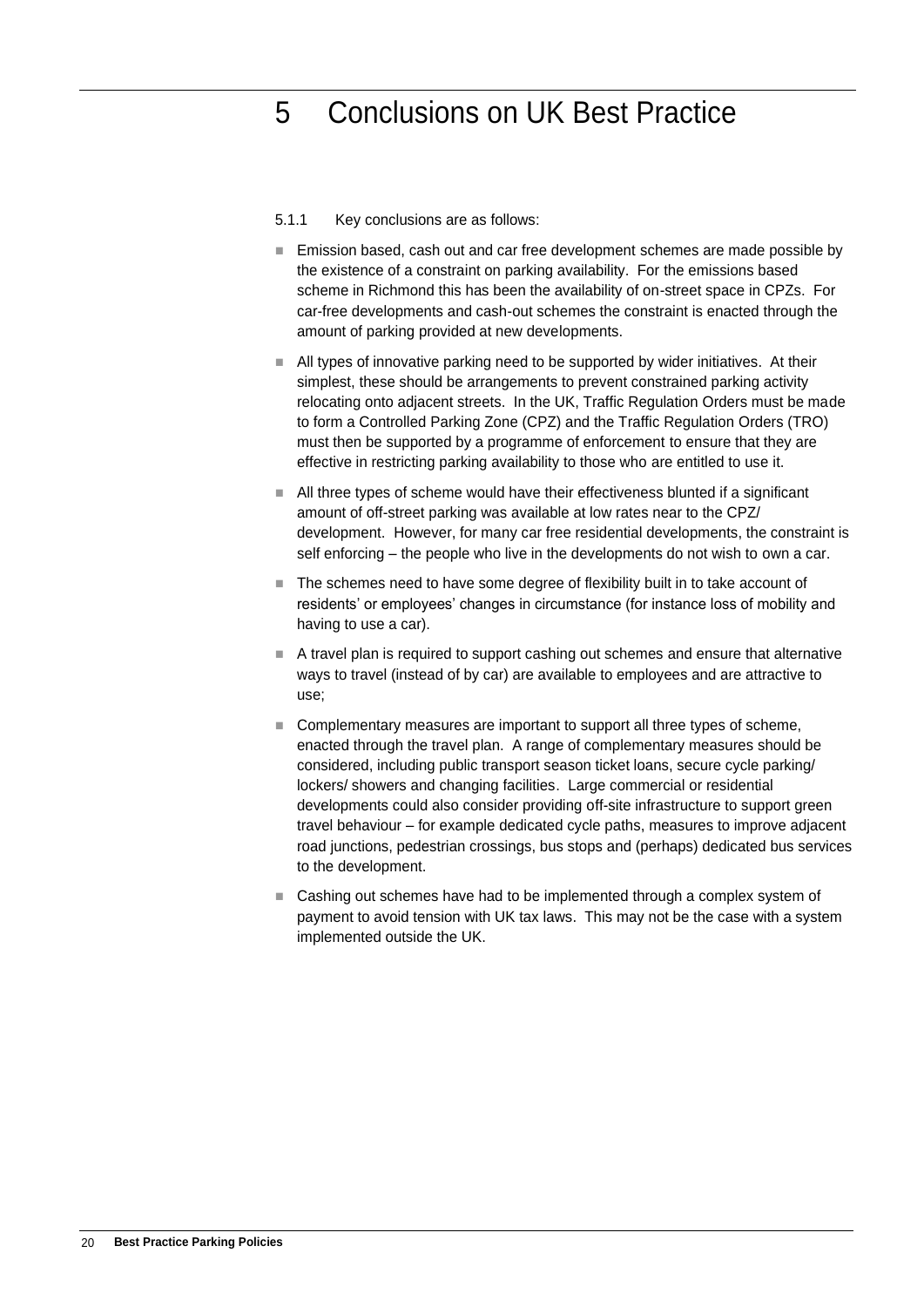